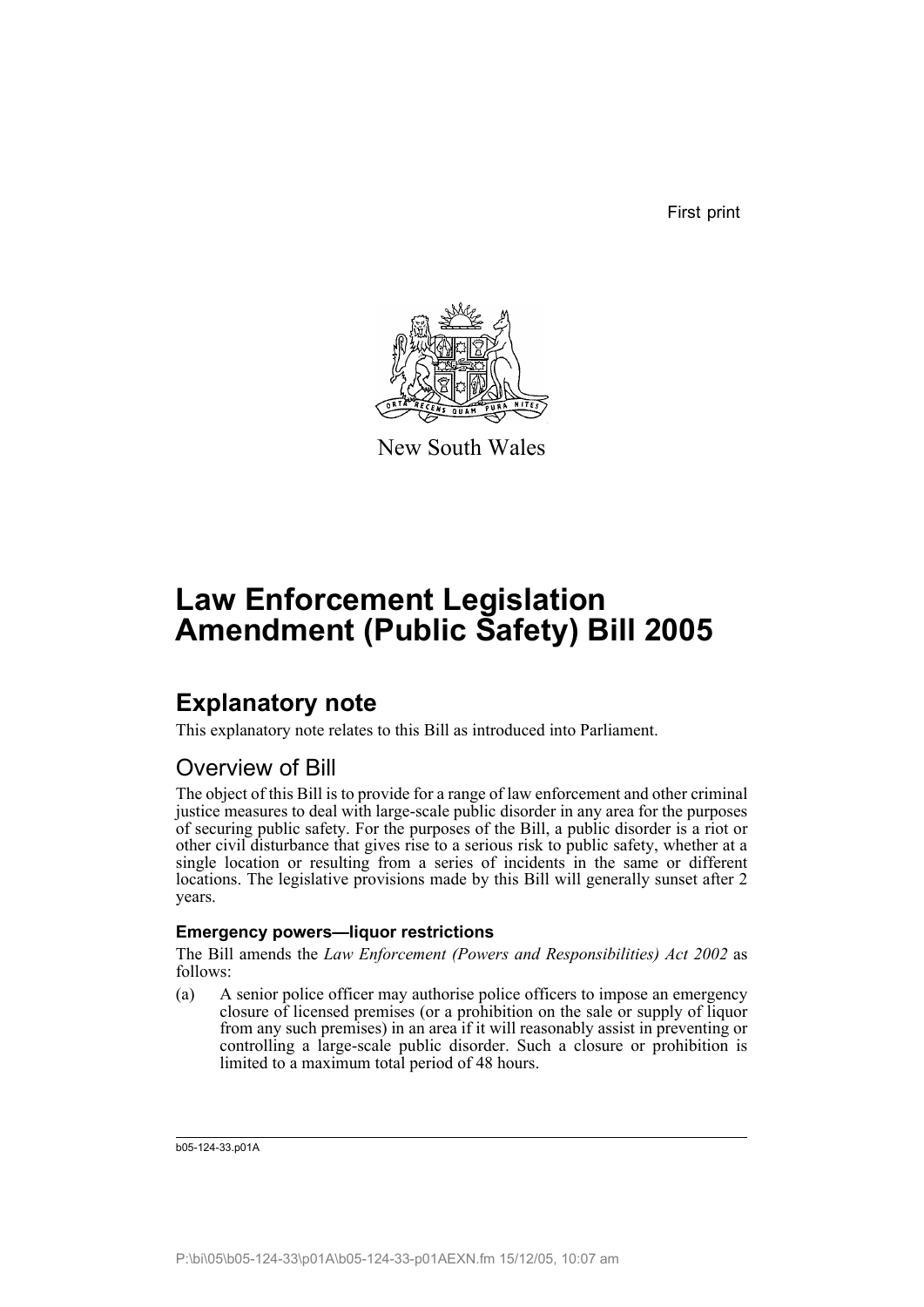Explanatory note

(b) A senior police officer may establish an emergency alcohol-free zone (in which drinking or the immediate possession of liquor is prohibited) to assist in preventing or controlling a large-scale public disorder. The establishment of such a zone is limited to a maximum total period of 48 hours.

## **Emergency powers—lockdown areas and roadblocks**

The Bill also amends the *Law Enforcement (Powers and Responsibilities) Act 2002* to authorise the exercise in public places of special police powers in relation to large-scale public disorders. The amendments provide for the following:

- (a) The Commissioner or a Deputy or Assistant Commissioner of Police may authorise the use of the special powers in a targeted area (or on a road leading to an area) if there is a large-scale public disorder occurring (or a threat of such a disorder in the near future) in the area and is satisfied that the powers are reasonably necessary to prevent or control the public disorder.
- (b) The authorisation may be given for a maximum total period of 48 hours but may be extended beyond that period with the approval of the Supreme Court.
- (c) The special powers include a power to cordon off a targeted area (so as to prevent persons entering or leaving the area) or to set up a roadblock on targeted roads (so as to prevent persons travelling by vehicle to participate in a public disorder). In a targeted area or at a roadblock, police officers may exercise powers to stop and search persons and vehicles, require persons to disclose their identity and to seize and detain vehicles, mobile phones and other communication devices for up to 7 days.
- (d) The operation of these and the other emergency powers mentioned above are to be monitored by the Ombudsman.

## **Offences of assault, riot and affray**

The Bill amends the *Crimes Act 1900* as follows:

- (a) The maximum penalty for assault is increased (where the assault is committed during a large-scale public disorder) from 2 years imprisonment to 5 years or to 7 years if it occasions actual bodily harm.
- (b) The maximum penalty for the offence of riot is increased from 10 years imprisonment to 15 years and for the offence of affray is increased from 5 years imprisonment to 10 years.

## **Bail—public disorder offences**

The Bill amends the *Bail Act 1978* to provide a presumption against bail for the offence of riot or any other offence punishable by imprisonment for 2 years or more that is committed in the course of the accused participating in a large-scale public disorder, or that is committed in connection with the exercise of police powers to prevent or control such a disorder or the threat of such a disorder.

Explanatory note page 2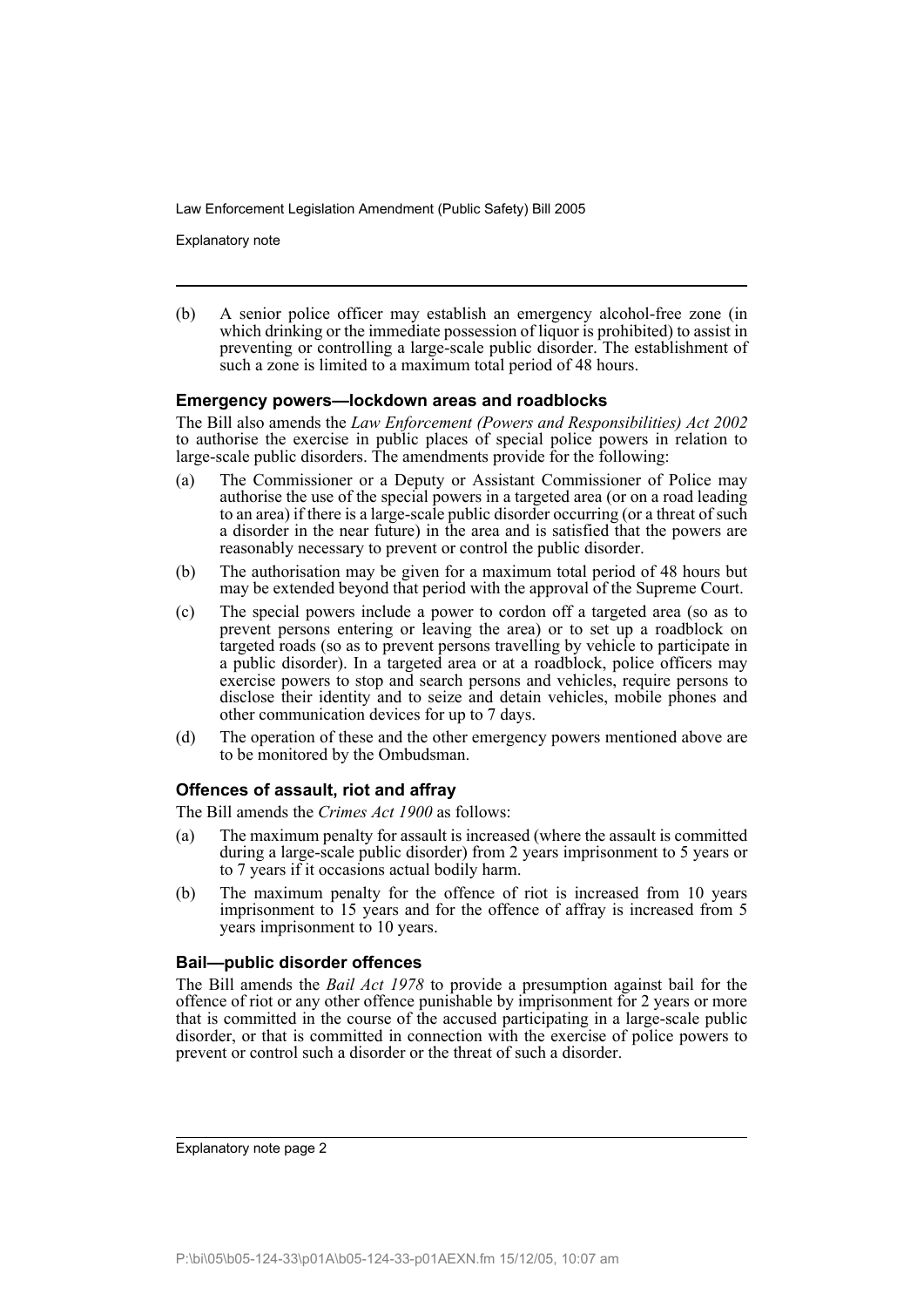Explanatory note

### **Police powers with respect to vehicles**

The Bill also amends the *Law Enforcement (Powers and Responsibilities) Act 2002* to make on-going provision for the following police powers (whether or not related to a public disorder):

- (a) Police officers are expressly empowered to stop vehicles for the purpose of exercising police powers of arrest, detention or search.
- (b) Police officers are empowered to require occupants of vehicles connected with indictable offences to disclose the identity of previous drivers of or passengers in such vehicles.

# Outline of provisions

**Clause 1** sets out the name (also called the short title) of the proposed Act.

**Clause 2** provides for the commencement of the proposed Act on the date of assent.

**Clause 3** is a formal provision that gives effect to the amendments to the *Law Enforcement (Powers and Responsibilities) Act 2002* set out in Schedule 1.

**Clause 4** is a formal provision that gives effect to the amendments to the *Crimes Act 1900* set out in Schedule 2.

**Clause 5** is a formal provision that gives effect to the amendments to the *Bail Act 1978* set out in Schedule 3.

**Clause 6** is a formal provision that gives effect to a consequential amendment to the *Criminal Procedure Act 1986* set out in Schedule 4 (relating to the amendments to the *Crimes Act 1900* concerning assault).

**Schedules 1–4** contain the amendments referred to in the above Overview.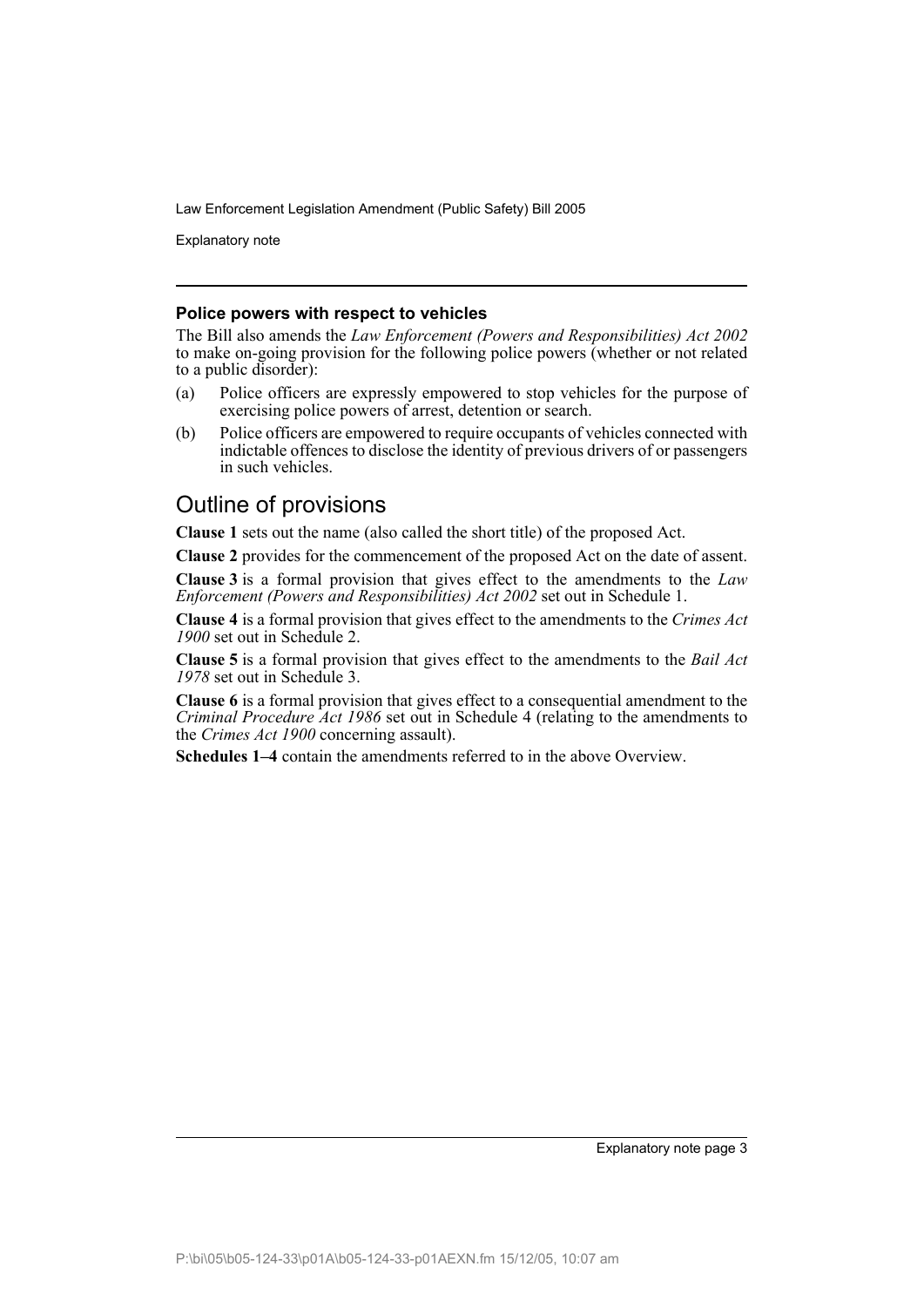Explanatory note

Explanatory note page 4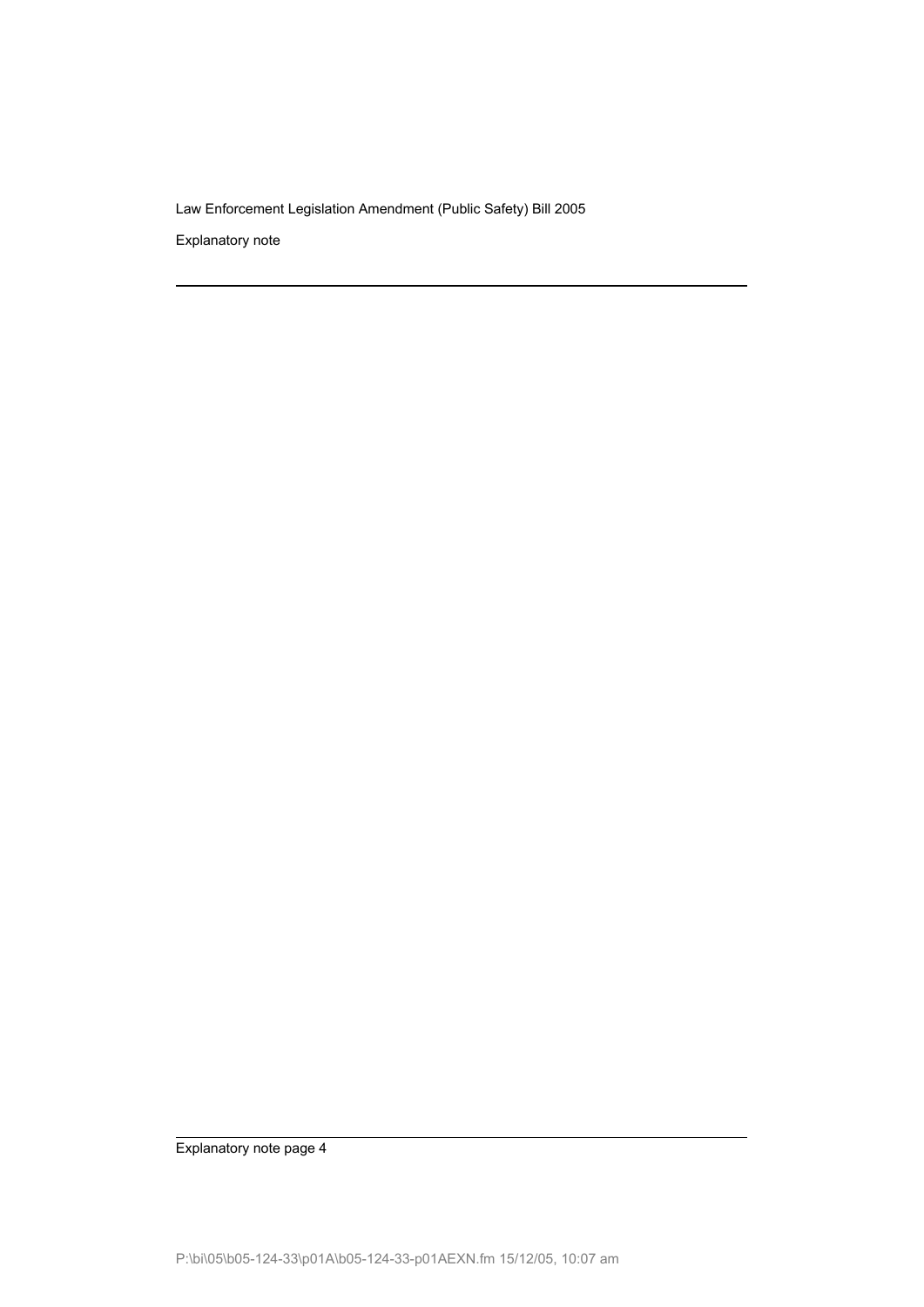First print



New South Wales

# **Law Enforcement Legislation Amendment (Public Safety) Bill 2005**

# **Contents**

|            |                                                 | Page |
|------------|-------------------------------------------------|------|
| 1          | Name of Act                                     |      |
| 2          | Commencement                                    |      |
| 3          | Amendment of Law Enforcement (Powers and        |      |
|            | Responsibilities) Act 2002 No 103               | 2    |
| 4          | Amendment of Crimes Act 1900 No 40              | 2    |
| 5          | Amendment of Bail Act 1978 No 161               | 2    |
| 6          | Amendment of Criminal Procedure Act 1986 No 209 |      |
| Schedule 1 | Amendment of Law Enforcement (Powers and        |      |
|            | Responsibilities) Act 2002                      | 3    |
| Schedule 2 | Amendment of Crimes Act 1900                    | 14   |
| Schedule 3 | Amendment of Bail Act 1978                      | 15   |
| Schedule 4 | Amendment of Criminal Procedure Act 1986        |      |

b05-124-33.p01A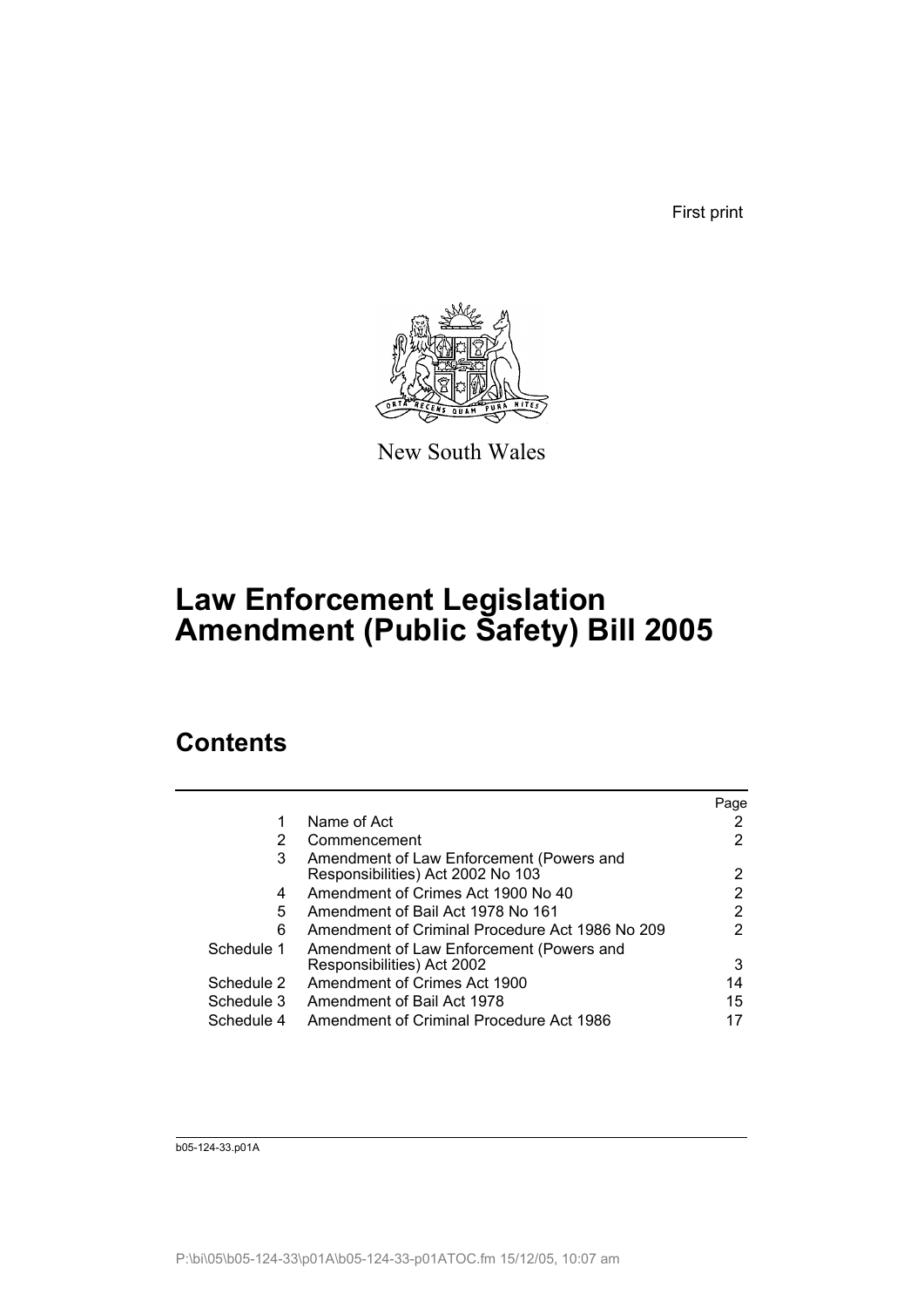Contents

Page

Contents page 2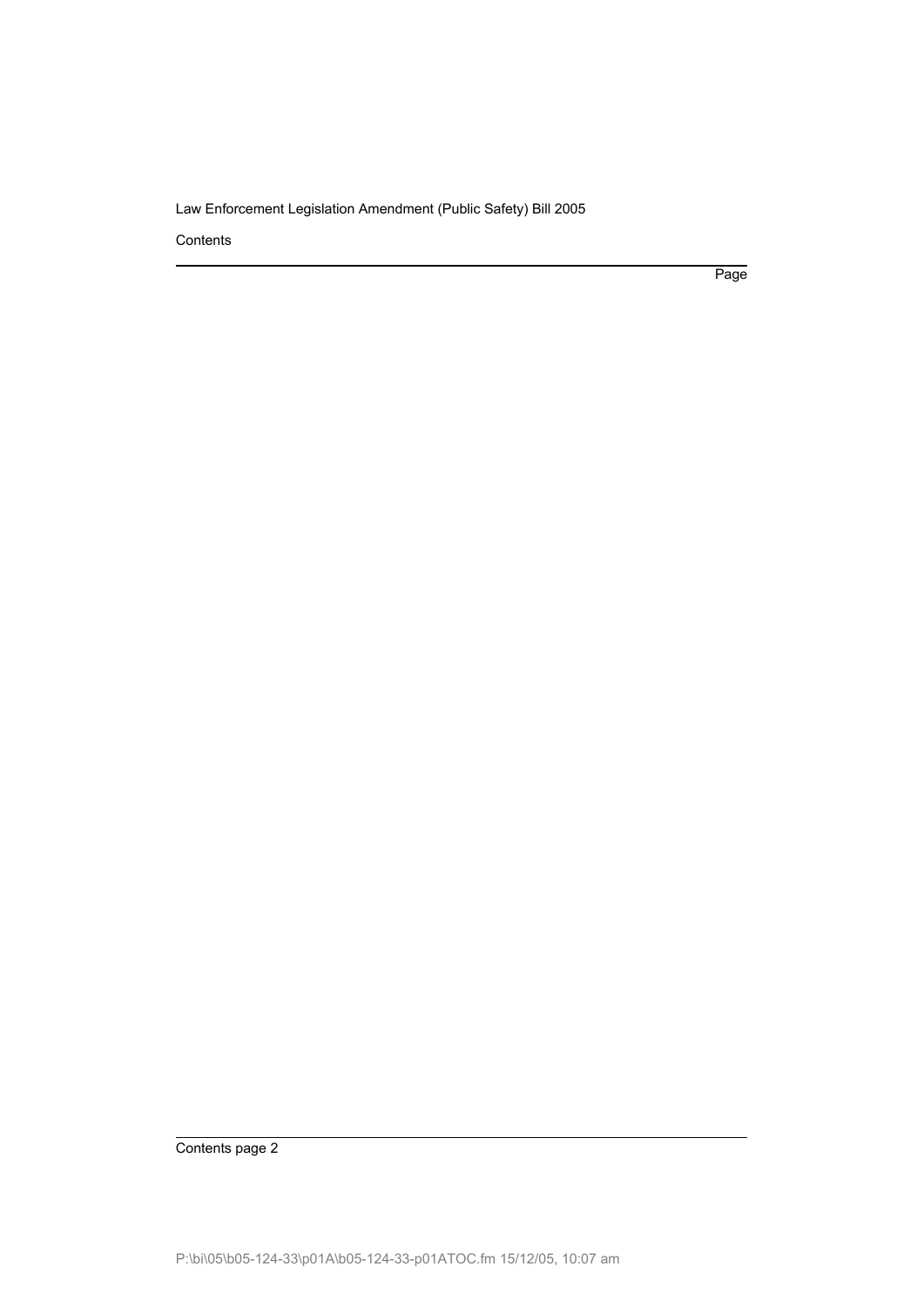

New South Wales

# **Law Enforcement Legislation Amendment (Public Safety) Bill 2005**

No , 2005

# **A Bill for**

An Act to amend the *Law Enforcement (Powers and Responsibilities) Act 2002* and certain other Acts in relation to the prevention and control of public disorders, and for other purposes.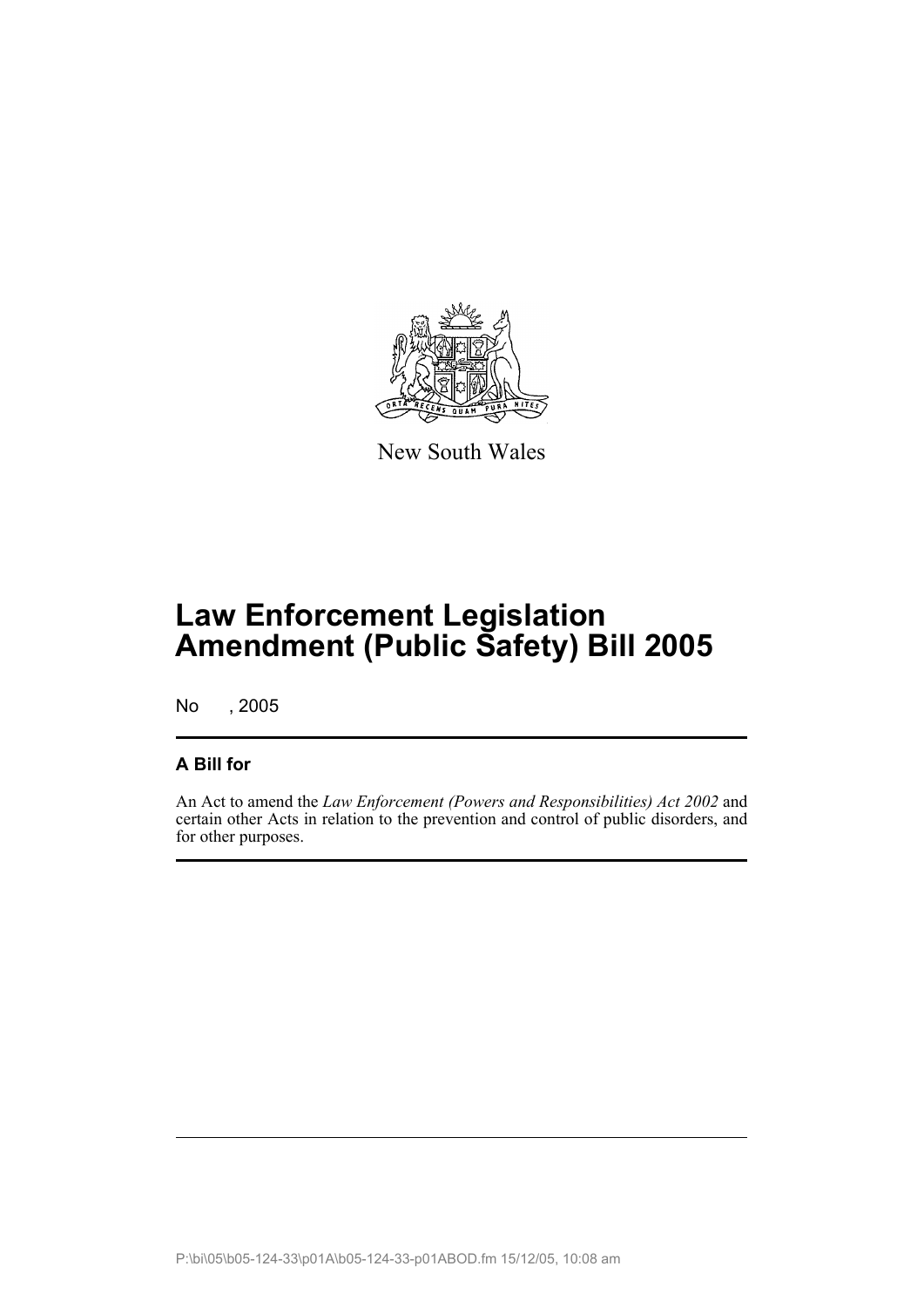|              | The Legislature of New South Wales enacts:                                                         | 1              |
|--------------|----------------------------------------------------------------------------------------------------|----------------|
| 1            | Name of Act                                                                                        | $\overline{2}$ |
|              | This Act is the Law Enforcement Legislation Amendment (Public<br>Safety) Act 2005.                 | 3<br>4         |
| $\mathbf{2}$ | <b>Commencement</b>                                                                                | 5              |
|              | This Act commences on the date of assent.                                                          | 6              |
| 3            | Amendment of Law Enforcement (Powers and Responsibilities) Act 2002<br><b>No 103</b>               | 7<br>8         |
|              | The Law Enforcement (Powers and Responsibilities) Act 2002 is<br>amended as set out in Schedule 1. | 9<br>10        |
| 4            | Amendment of Crimes Act 1900 No 40                                                                 | 11             |
|              | The <i>Crimes Act 1900</i> is amended as set out in Schedule 2.                                    | 12             |
| 5            | Amendment of Bail Act 1978 No 161                                                                  | 13             |
|              | The <i>Bail Act 1978</i> is amended as set out in Schedule 3.                                      | 14             |
| 6            | <b>Amendment of Criminal Procedure Act 1986 No 209</b>                                             | 15             |
|              | The <i>Criminal Procedure Act 1986</i> is amended as set out in Schedule 4.                        | 16             |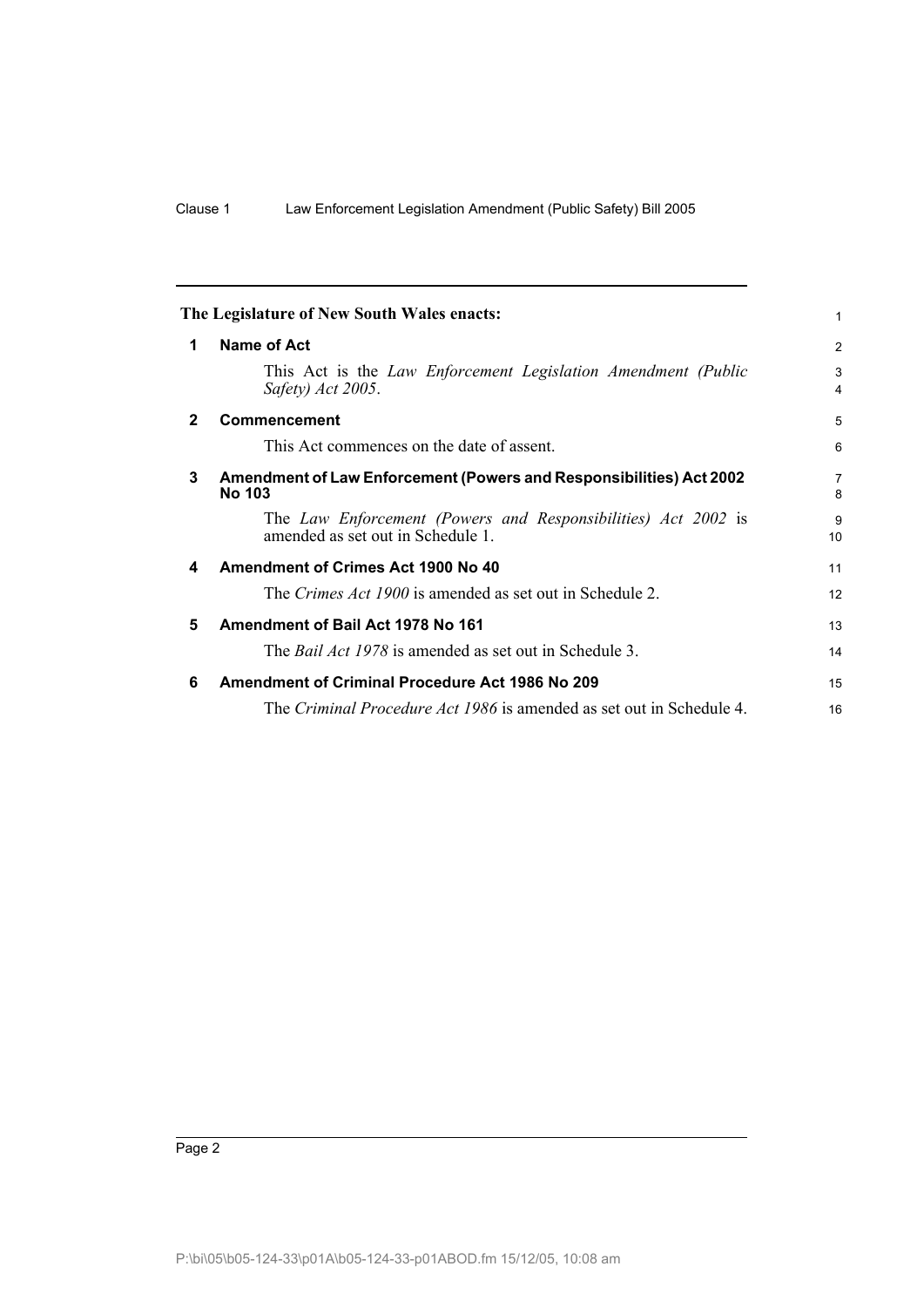Amendment of Law Enforcement (Powers and Responsibilities) Act 2002 Schedule 1

# **Schedule 1 Amendment of Law Enforcement (Powers and Responsibilities) Act 2002**

(Section 3)

1  $\mathfrak{Z}$ 

3 4 5

6

7

**[1] Part 6A**

Insert after Part 6:

# **Part 6A Emergency powers—public disorder**

## **Division 1 Preliminary**

#### **87A Definitions**

(1) In this Part:

*licensed premises* means premises licensed or required to be licensed under the *Liquor Act 1982* for the sale or supply of liquor, and includes the premises of a registered club under the *Registered Clubs Act 1976*.

*liquor* has the same meaning as in the *Liquor Act 1982*.

*mobile phone* includes any device that may be used, in whole or in part, for the purpose of sending or receiving voice or other data over a mobile telephone network, whether or not it may be used for any other purpose.

*public disorder* means a riot or other civil disturbance that gives rise to a serious risk to public safety, whether at a single location or resulting from a series of incidents in the same or different locations.

*public place* includes a school.

*road* includes a road related area, and a part of a road or road related area.

- (2) For the purposes of this Part, controlling a public disorder includes containing or reducing the disorder or bringing the disorder to an end.
- (3) For the purposes of this Part:
	- (a) a person in an area that is the target of an authorisation under Division 3 includes a person who is about to enter the area or who has recently left the area, and
	- (b) a vehicle that is in an area the target of an authorisation under Division 3 includes a vehicle that is about to enter the area or that has recently left the area.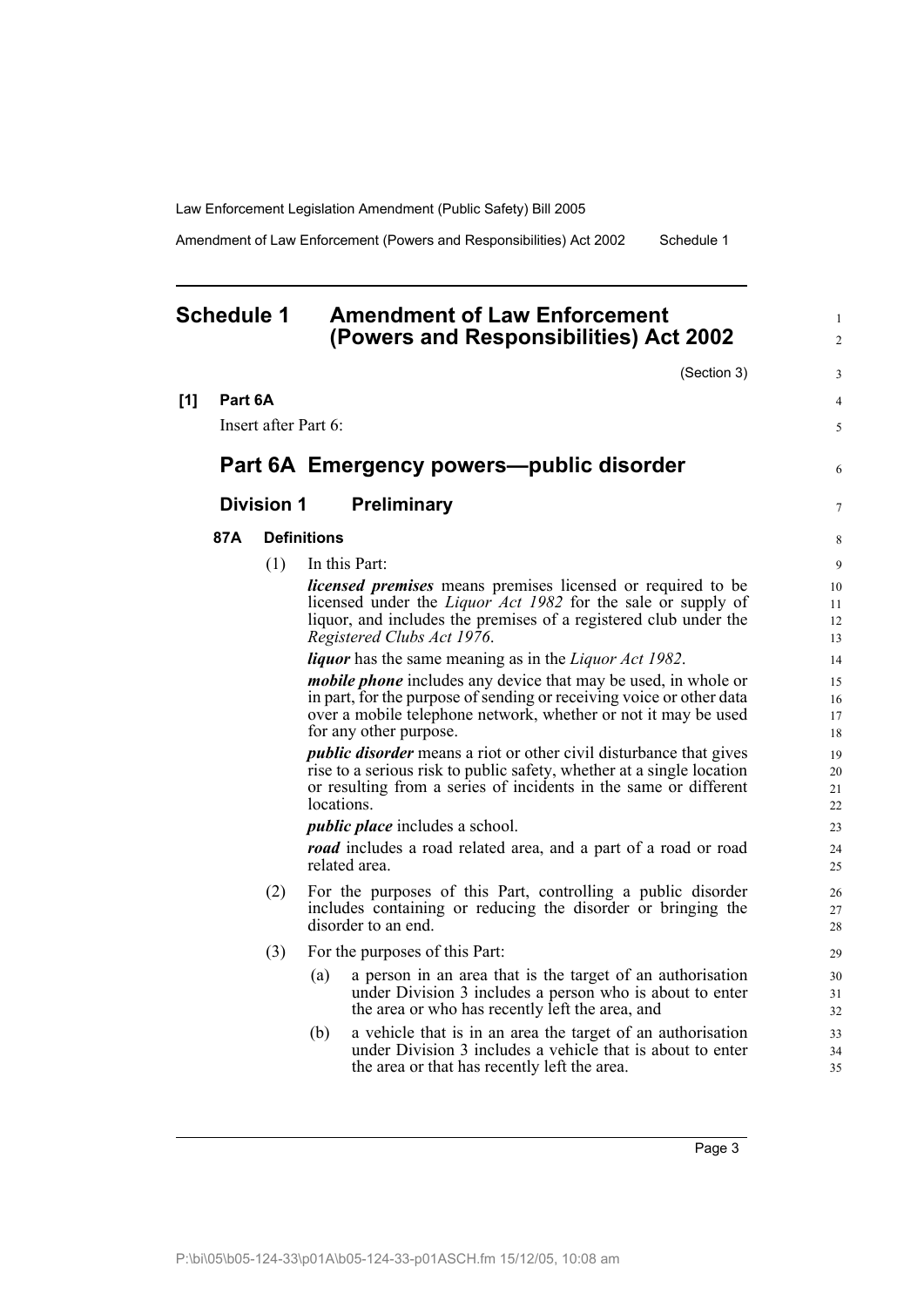Schedule 1 Amendment of Law Enforcement (Powers and Responsibilities) Act 2002

### **Division 2 Liquor restrictions**

#### **87B Emergency prohibition on sale or supply of liquor**

- A police officer of or above the rank of Superintendent may authorise the closure of any licensed premises, or the prohibition of the sale or supply of liquor on any licensed premises, if the police officer:
	- (a) has reasonable grounds for believing that there is a large-scale public disorder occurring in the vicinity of the licensed premises or there is a threat of such a disorder occurring in the near future, and

1

- (b) is satisfied that the closure or prohibition will reasonably assist in preventing or controlling the public disorder.
- (2) The period that an authorisation relating to any licensed premises has effect must not exceed the period that the police officer giving the authorisation considers reasonably necessary for the purpose for which it is given, but must not in any case exceed 48 hours. The period that the authorisation has effect may be extended by the giving of a further authorisation, but only if the total period of the authorisation in relation to those premises does not exceed 48 hours.

**Note.** The closure of licensed premises may be extended by the Licensing Court or by an order of an authorised officer under section 104A or 104C of the *Liquor Act 1982.*

- (3) Any police officer may, in accordance with an authorisation under subsection (1), direct any person who is apparently in charge of, or who is selling or supplying liquor on, licensed premises to close the premises or to cease selling or supplying liquor on those premises, as the case requires.
- (4) An authorisation under subsection (1) may be given orally or in writing and, if given orally, it must be confirmed by instrument in writing as soon as it is reasonably practicable to do so.
- (5) An authorisation under subsection (1) may be revoked at any time by a police officer of or above the rank of Inspector if the police officer is satisfied that the authorisation is no longer necessary. The police officer is to give notice to a person apparently in charge of the licensed premises of the revocation of the authorisation.
- (6) A person to whom a direction is given under this section must comply with the direction.

Maximum penalty: 50 penalty units or imprisonment for 12 months, or both.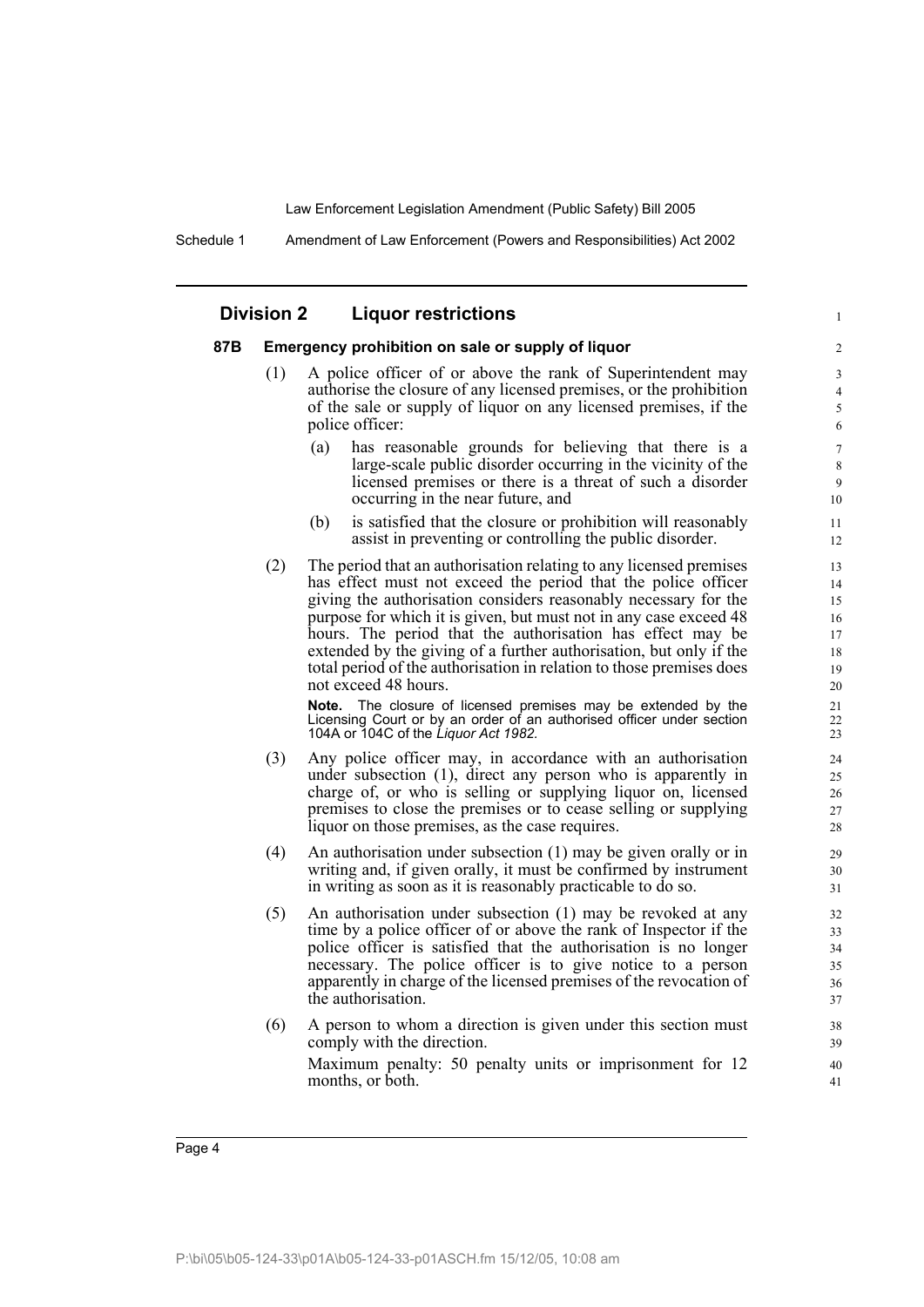Amendment of Law Enforcement (Powers and Responsibilities) Act 2002 Schedule 1

#### **87C Emergency alcohol-free zones**

- (1) A police officer of or above the rank of Superintendent may, by instrument in writing, establish in an area within a public place an emergency alcohol-free zone if the police officer:
	- (a) has reasonable grounds for believing that there is a large-scale public disorder occurring in the vicinity of the area or there is a threat of such a disorder occurring in the near future, and
	- (b) is satisfied that the establishment of the zone will assist in preventing or controlling the public disorder.
- (2) The period for which an emergency alcohol-free zone may be established in any area must not exceed the period that the police officer establishing the zone considers reasonably necessary for the purpose for which it is established, but must not in any case exceed 48 hours. The period for which the zone is established may be extended by a further instrument, but only if the total period that the zone is established in the area does not exceed 48 hours.
- (3) A police officer who finds a person or group of persons drinking or in possession of liquor in an emergency alcohol-free zone may warn the person or group of persons that it is an offence to drink liquor in the zone and that any liquor in the possession of the person or persons may be confiscated unless it is removed from the zone or put away.
- (4) A person who has received a warning under subsection (3) in relation to an emergency alcohol-free zone, but who:
	- (a) commences to drink liquor in the zone, or
	- (b) fails to stop drinking liquor in the zone, or
	- (c) resumes drinking liquor in the zone,

is guilty of an offence.

Maximum penalty: 20 penalty units.

- (5) An emergency alcohol-free zone may be established under this section in respect of an area that is an alcohol-free zone established under the *Local Government Act 1993.* In that case, a person cannot be convicted of an offence under this section and that Act in respect of the same act or omission.
- (6) Any liquor in the immediate possession of a person in an emergency alcohol-free zone who is committing, or has just committed, an offence under this section, and any container in which the liquor is packaged, may be seized by a police officer.

Page 5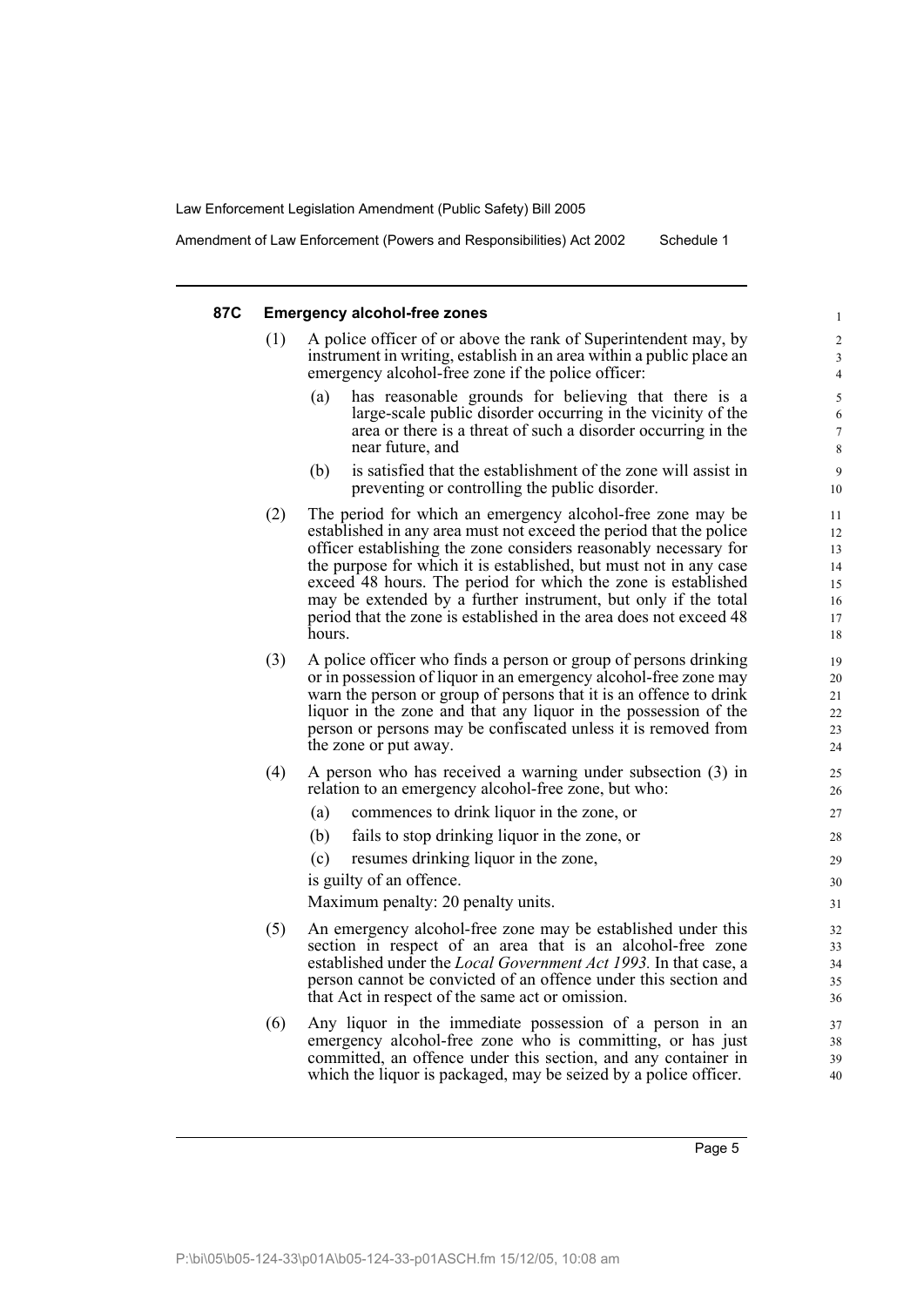Schedule 1 Amendment of Law Enforcement (Powers and Responsibilities) Act 2002

- (7) Any liquor in the immediate possession of a person in an emergency alcohol-free zone who has received a warning under subsection (3), and any container in which the liquor is packaged, may also be seized by a police officer if:
	- (a) the person does not remove the liquor from the zone or put the liquor away, and

17 18

- (b) the police officer is satisfied that the seizure of the liquor will assist in preventing or controlling the public disorder.
- (8) Any liquor (and any container) seized under this section is, by virtue of the seizure, forfeited to the State and may be disposed of in accordance with directions given by the Commissioner of Police.
- (9) The establishment of an emergency alcohol-free zone under this section may be revoked at any time by a police officer of or above the rank of Superintendent if the police officer is satisfied that it is no longer necessary.
- **Division 3 Special powers to prevent or control public disorders**

#### **87D Authorisation of special powers to prevent or control public disorder in public place**

An authorisation for the exercise in a public place of the special powers conferred by this Division may be given in accordance with this Division if the police officer giving the authorisation:

- (a) has reasonable grounds for believing that there is a large-scale public disorder occurring or a threat of such a disorder occurring in the near future, and
- (b) is satisfied that the exercise of those powers is reasonably necessary to prevent or control the public disorder.

#### **87E Target of authorisation**

- (1) An authorisation may authorise the exercise of the special powers conferred by this Division in a public place:
	- (a) for the purpose of preventing or controlling a public disorder in a particular area described in the authorisation, or
	- (b) for the purpose of preventing persons travelling by a road specified in the authorisation to an area to create or participate in a public disorder (whether or not the area is also subject to an authorisation under paragraph (a)).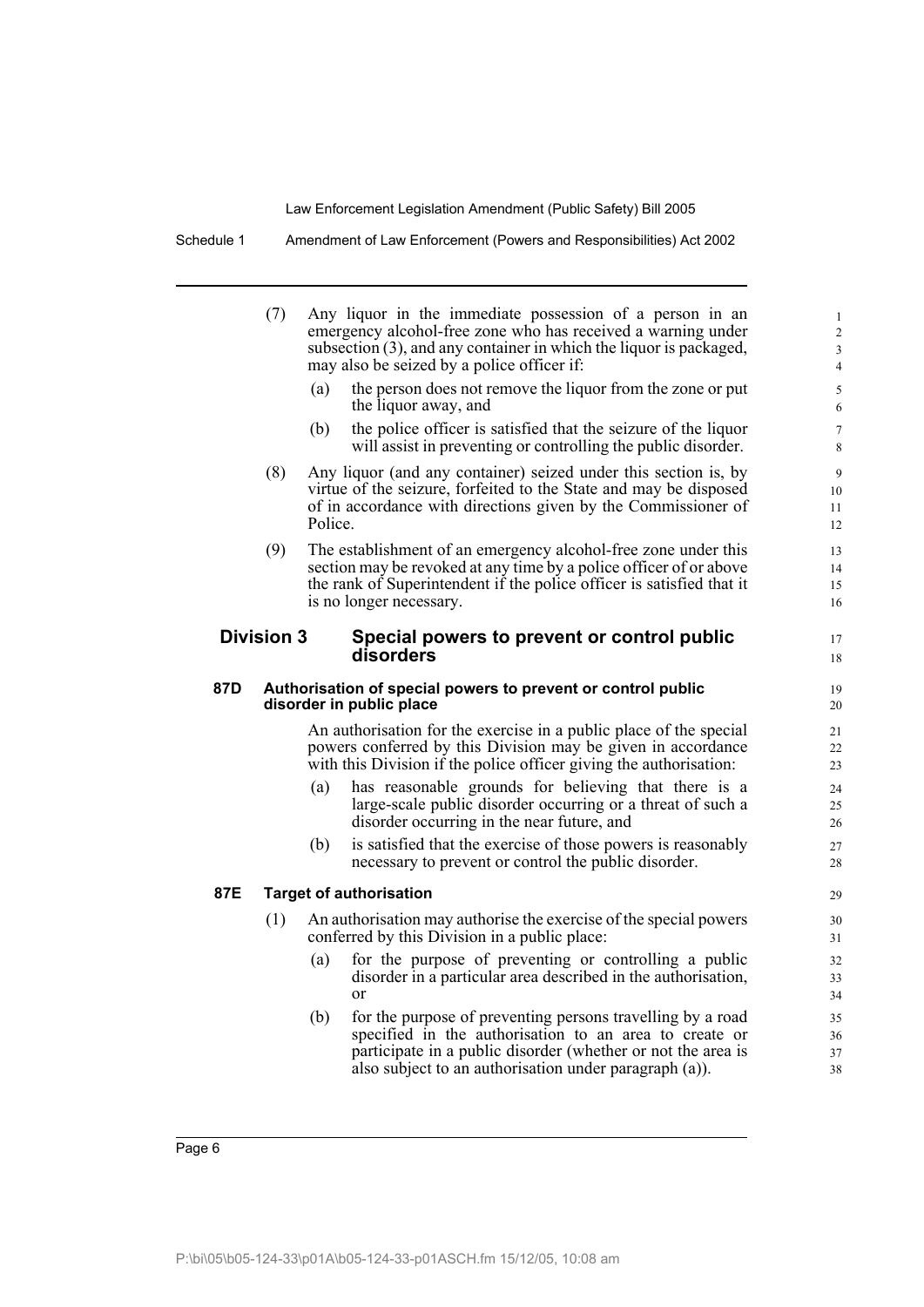Amendment of Law Enforcement (Powers and Responsibilities) Act 2002 Schedule 1

|     | (2)                                      |                                                                | The area or road is referred to in this Division as the <i>target</i> of the<br>authorisation.                                           | $\mathbf{1}$<br>2 |  |  |
|-----|------------------------------------------|----------------------------------------------------------------|------------------------------------------------------------------------------------------------------------------------------------------|-------------------|--|--|
| 87F | Giving of authorisation                  |                                                                |                                                                                                                                          |                   |  |  |
|     | (1)                                      | An authorisation may be given by the Commissioner of Police or |                                                                                                                                          |                   |  |  |
|     |                                          | by a Deputy or Assistant Commissioner of Police. The power     |                                                                                                                                          |                   |  |  |
|     |                                          |                                                                | conferred by this section cannot be delegated.                                                                                           | 6                 |  |  |
|     | (2)                                      |                                                                | An authorisation may be given orally or by instrument in writing.                                                                        | $\tau$            |  |  |
|     | (3)                                      |                                                                | If the authorisation is given orally, it must be confirmed by                                                                            | $\,8\,$           |  |  |
|     |                                          |                                                                | instrument in writing as soon as it is reasonably practicable to do                                                                      | 9                 |  |  |
|     |                                          | SO.                                                            |                                                                                                                                          | 10                |  |  |
|     | (4)                                      |                                                                | An authorisation must:                                                                                                                   | 11                |  |  |
|     |                                          | (a)                                                            | state that it is given under this Division, and                                                                                          | 12                |  |  |
|     |                                          | (b)                                                            | describe the general nature of the public disorder or                                                                                    | 13                |  |  |
|     |                                          |                                                                | threatened public disorder to which it applies (including<br>the day or days it occurs or is likely to occur), and                       | 14<br>15          |  |  |
|     |                                          | (c)                                                            | describe the area or specify the road targeted by the                                                                                    | 16                |  |  |
|     |                                          |                                                                | authorisation, and                                                                                                                       | 17                |  |  |
|     |                                          | (d)                                                            | specify the time it ceases to have effect.                                                                                               | 18                |  |  |
| 87G | Duration and revocation of authorisation |                                                                |                                                                                                                                          |                   |  |  |
|     | (1)                                      | An authorisation has effect, unless sooner revoked, during the |                                                                                                                                          | 20                |  |  |
|     |                                          |                                                                | period beginning at the time it is given and ending at the time                                                                          | 21                |  |  |
|     |                                          |                                                                | specified in the authorisation.                                                                                                          | 22                |  |  |
|     | (2)                                      |                                                                | The period that an authorisation relating to any area or road has                                                                        | 23                |  |  |
|     |                                          |                                                                | effect must not exceed the period that the police officer giving the<br>authorisation considers reasonably necessary for the purpose for | 24<br>25          |  |  |
|     |                                          |                                                                | which it is given, but must not in any case exceed 48 hours.                                                                             | 26                |  |  |
|     | (3)                                      |                                                                | The period that the authorisation has effect may be extended by                                                                          | 27                |  |  |
|     |                                          |                                                                | the giving of a further authorisation, but only if:                                                                                      | 28                |  |  |
|     |                                          | (a)                                                            | the total period of the authorisation in relation to the area                                                                            | 29                |  |  |
|     |                                          |                                                                | or road does not exceed 48 hours, or                                                                                                     | 30                |  |  |
|     |                                          | (b)                                                            | the Supreme Court, on the application of the police officer                                                                              | 31                |  |  |
|     |                                          |                                                                | proposing to give the further authorisation, determines that                                                                             | 32                |  |  |
|     |                                          |                                                                | the police officer is entitled to give the further<br>authorisation.                                                                     | 33<br>34          |  |  |
|     | (4)                                      |                                                                | The Commissioner of Police or a Deputy or Assistant                                                                                      | 35                |  |  |
|     |                                          |                                                                | Commissioner of Police may revoke an authorisation at any time,                                                                          | 36                |  |  |
|     |                                          |                                                                | and must revoke it if directed to do so by order of the Supreme                                                                          | 37                |  |  |
|     |                                          | Court.                                                         |                                                                                                                                          | 38                |  |  |
|     |                                          |                                                                |                                                                                                                                          |                   |  |  |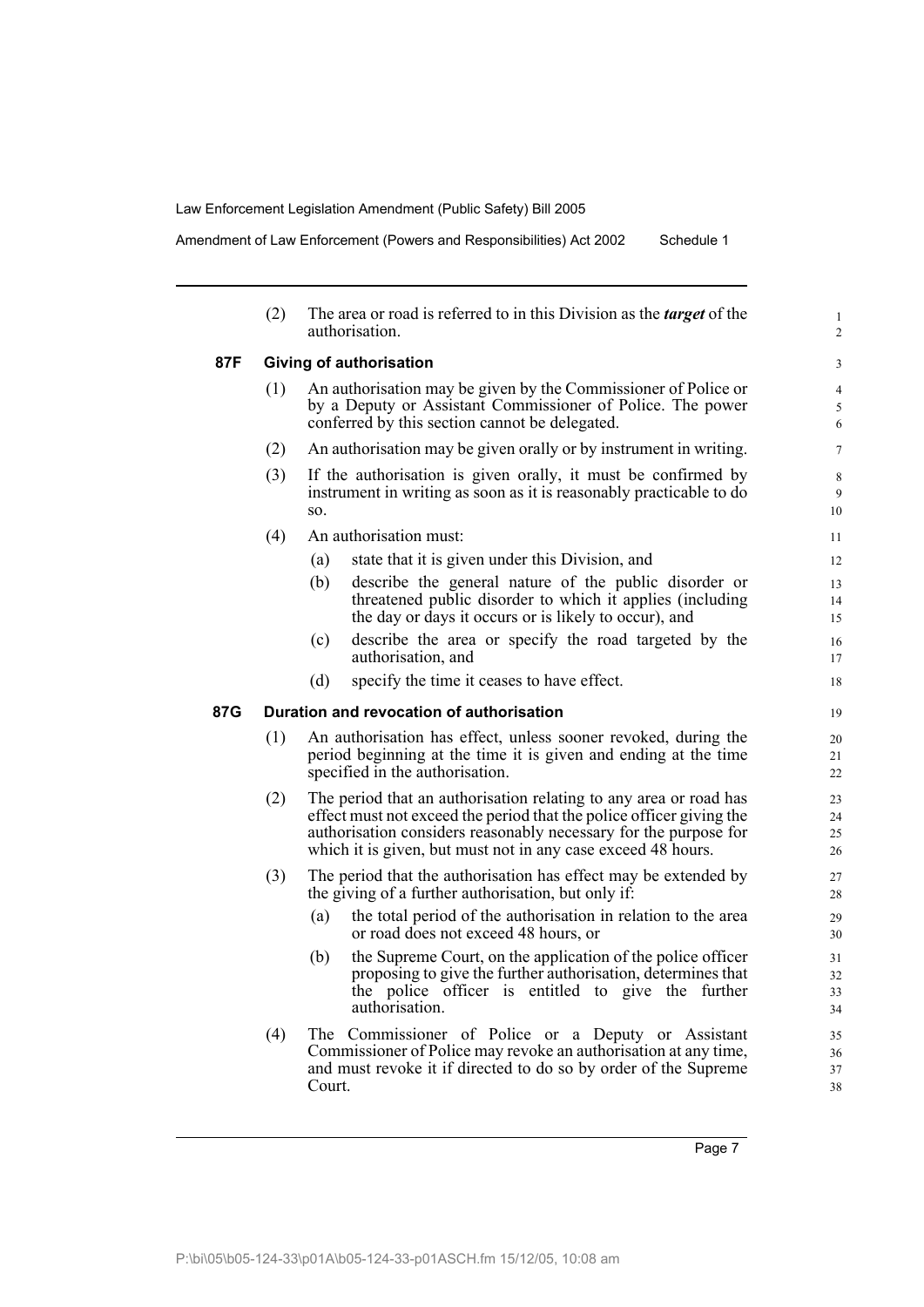Schedule 1 Amendment of Law Enforcement (Powers and Responsibilities) Act 2002

(5) The cessation of an authorisation (by revocation or otherwise) does not affect anything lawfully done in reliance on the authorisation before it ceased to have effect.

#### **87H Exercise of special powers conferred by authorisation by police officers**

- (1) The special powers conferred by this Division may be exercised by any police officer in a public place for the purposes for which an authorisation is given under this Division.
- (2) A police officer may exercise those powers whether or not the officer has been provided with or notified of the terms of the authorisation.

#### **87I Power to place or establish cordon or roadblock**

- (1) A police officer may, for the purposes of stopping and searching persons or vehicles under this Division or preventing persons entering or leaving an area without the permission of a police officer:
	- (a) place a cordon around a target area or any part of it, or
	- (b) establish a roadblock on a target road (including any road in a target area).
- (2) A police officer must not refuse permission for a person to leave the area unless it is reasonably necessary to do so to avoid a risk to public safety or to the person's own safety.
- (3) A cordon or roadblock may consist of any appropriate form of physical barrier or obstruction preventing or limiting the passage of vehicles or persons.

#### **87J Power to stop and search vehicles**

- (1) A police officer may, without a warrant, stop and search a vehicle, and anything in or on the vehicle, if:
	- (a) the vehicle is in an area that is the target of an authorisation, or
	- (b) the vehicle is on a road that is the target of an authorisation.
- (2) A police officer may detain a vehicle for so long as is reasonably necessary to conduct a search under this section.

#### **87K Power to search persons**

(1) A police officer may, without a warrant, stop and search a person, and anything in the possession of or under the control of the person, if: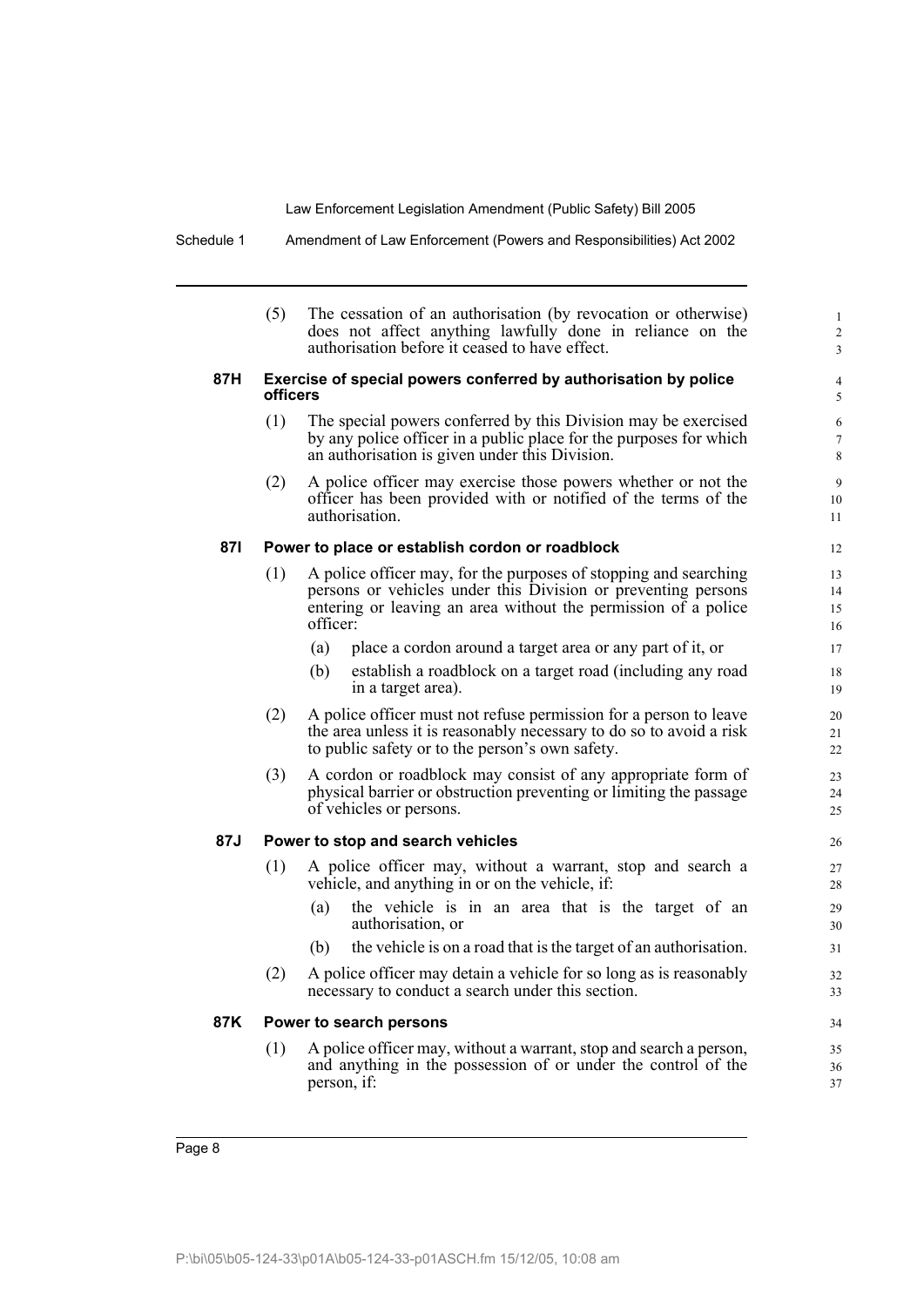|     |     | (a)       | the person is in an area that is the target of an authorisation,<br>or                                                                      | $\mathbf{1}$<br>$\sqrt{2}$      |
|-----|-----|-----------|---------------------------------------------------------------------------------------------------------------------------------------------|---------------------------------|
|     |     | (b)       | the person is in or on a vehicle on a road that is the target<br>of an authorisation.                                                       | $\mathfrak z$<br>$\overline{4}$ |
|     | (2) | section.  | Division 4 of Part 4 (except to the extent that it authorises strip<br>searches) applies to the search of a person conducted under this     | 5<br>6<br>$\overline{7}$        |
|     | (3) |           | A police officer may detain a person for so long as is reasonably<br>necessary to conduct a search under this section.                      | $\,8\,$<br>9                    |
| 87L |     |           | Power to obtain disclosure of identity                                                                                                      | 10                              |
|     | (1) |           | A police officer may request a person whose identity is unknown<br>to the officer to disclose his or her identity if:                       | 11<br>12                        |
|     |     | (a)       | the person is in an area that is the target of an authorisation<br>(whether or not in or on a vehicle), or                                  | 13<br>14                        |
|     |     | (b)       | the person is in or on a vehicle on a road that is the target<br>of an authorisation,                                                       | 15<br>16                        |
|     |     |           | and the police officer reasonably suspects that the person has<br>been involved or is likely to be involved in a public disorder.           | 17<br>18                        |
|     | (2) | request.  | A person who is so requested to disclose his or her identity must<br>not, without reasonable excuse, fail or refuse to comply with the      | 19<br>20<br>21                  |
|     |     | or both.  | Maximum penalty: 50 penalty units or 12 months imprisonment,                                                                                | 22<br>23                        |
|     | (3) |           | A person must not, without reasonable excuse, in response to any<br>such request:                                                           | 24<br>25                        |
|     |     | (a)       | give a name that is false in a material particular, or                                                                                      | 26                              |
|     |     | (b)       | give an address other than the person's full and correct<br>address                                                                         | 27<br>28                        |
|     |     | or both.  | Maximum penalty: 50 penalty units or 12 months imprisonment,                                                                                | 29<br>30                        |
|     | (4) | identity. | A police officer may request a person who is requested under this<br>section to disclose his or her identity to provide proof of his or her | 31<br>32<br>33                  |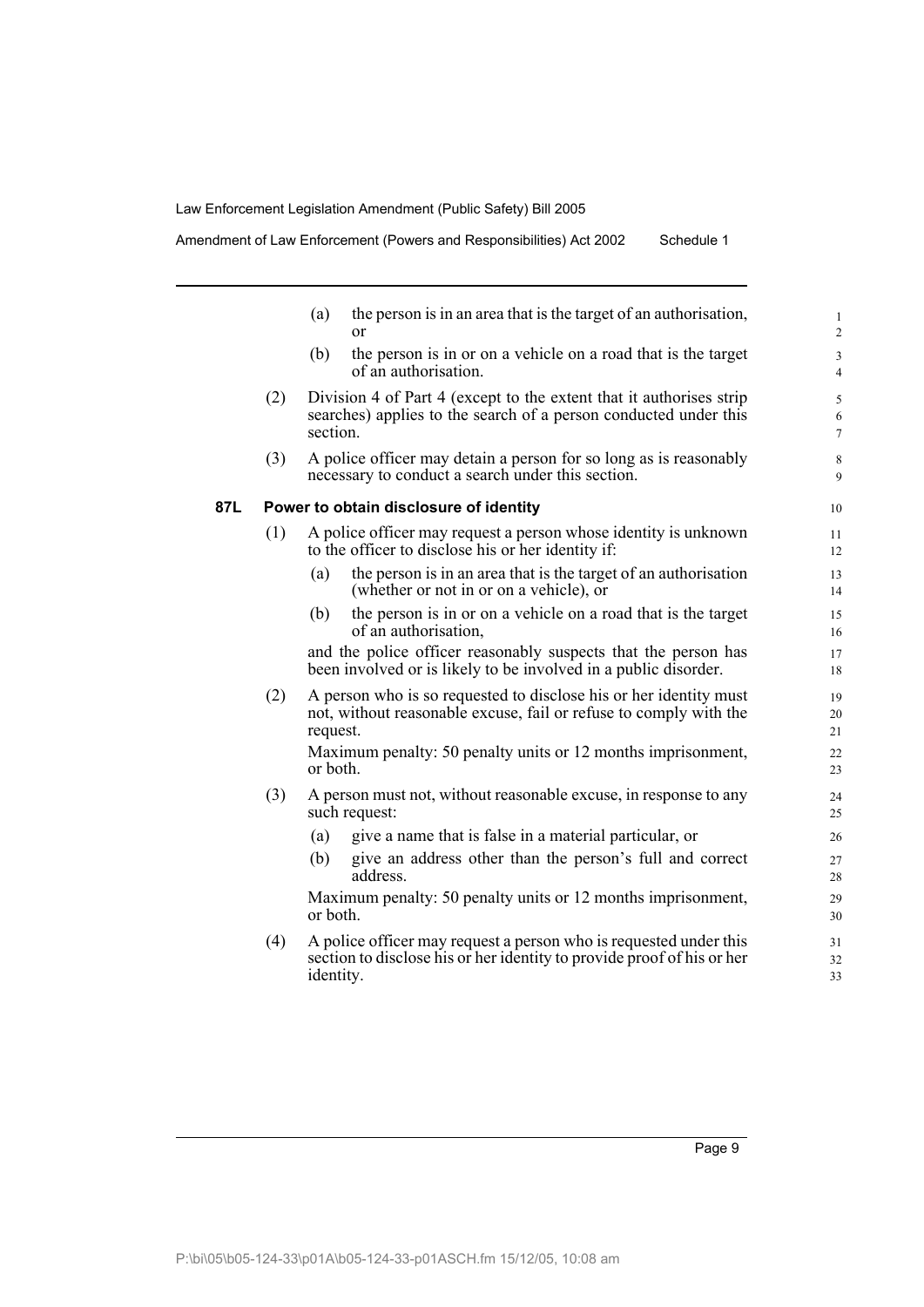Schedule 1 Amendment of Law Enforcement (Powers and Responsibilities) Act 2002

#### **87M Power to seize and detain things**

- (1) A police officer may, in connection with a search under this Division:
	- (a) seize and detain, for a period of not more than 7 days, a vehicle, mobile phone or other communication device if the seizure and detention of the vehicle, phone or device will assist in preventing or controlling a public disorder, or

- (b) seize and detain all or part of a thing (including a vehicle) that the officer suspects on reasonable grounds may provide evidence of the commission of a serious indictable offence (whether or not related to a public disorder).
- (2) A power conferred by this section to seize and detain a thing includes:
	- (a) a power to remove a thing from the place where it is found, and
	- (b) a power to guard the thing in or on the place where it is found.
- (3) The regulations may make provision for or with respect to the seizure, detention and return of vehicles, mobile phones or other communication devices referred to in subsection (1) (a).

## **87N Powers exercisable without authorisation under this Division**

- (1) This section applies where a police officer stops a vehicle on a road in accordance with a power conferred by or under this or any other Act, being a road that is not (or not in an area) the target of an authorisation under this Division.
- (2) The police officer may exercise the powers conferred under this Division in relation to the vehicle (and any person or thing in or on the vehicle) without such an authorisation if the officer:
	- (a) has reasonable grounds for believing that there is a large-scale public disorder occurring or a threat of such a disorder occurring in the near future, and
	- (b) suspects on reasonable grounds that the occupants of the vehicle have participated or intend to participate in the public disorder, and
	- (c) is satisfied that the exercise of those powers is reasonably necessary to prevent or control the public disorder, and
	- (d) is satisfied that the urgency of the circumstances require the powers to be exercised without an authorisation under this Division.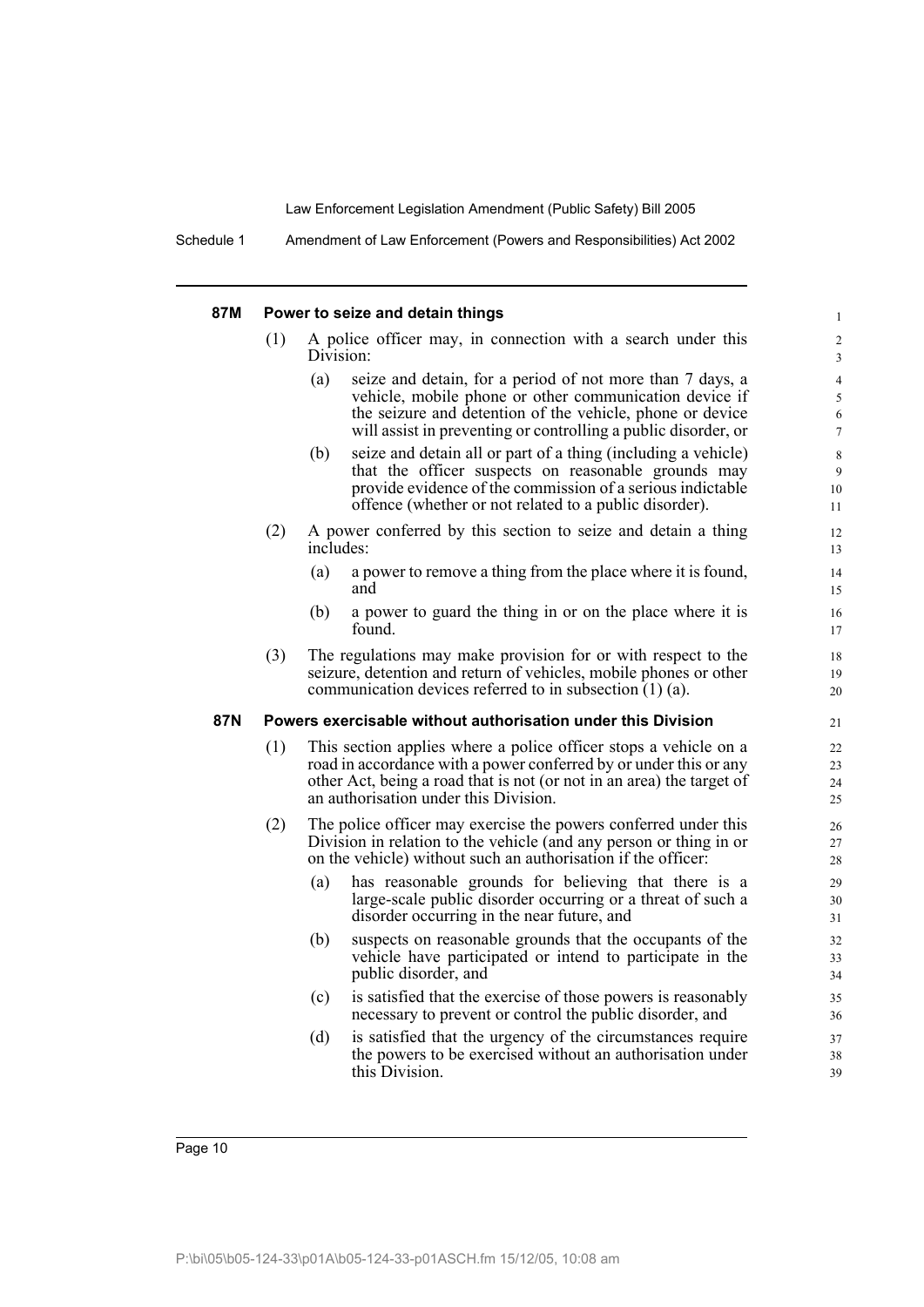Amendment of Law Enforcement (Powers and Responsibilities) Act 2002 Schedule 1

| <b>870</b> |     | <b>Monitoring by Ombudsman</b>                                                                                                                                                                                                                  |  |
|------------|-----|-------------------------------------------------------------------------------------------------------------------------------------------------------------------------------------------------------------------------------------------------|--|
|            | (1) | The Ombudsman is to keep under scrutiny the exercise of powers<br>conferred on police officers under this Part.                                                                                                                                 |  |
|            | (2) | For that purpose, the Ombudsman may require the Commissioner<br>of Police or any public authority to provide information about the<br>exercise of those powers.                                                                                 |  |
|            | (3) | The Commissioner of Police is to ensure that the Ombudsman:                                                                                                                                                                                     |  |
|            |     | is notified as soon as practicable of the giving of any<br>(a)<br>authorisation under Division 2 or 3, and given a copy of<br>any such authorisation, and                                                                                       |  |
|            |     | if an authorisation is revoked-is notified as soon as<br>(b)<br>practicable of the revocation.                                                                                                                                                  |  |
|            | (4) | The Ombudsman must, as soon as practicable after 18 months<br>after the commencement of this Part, prepare a report on the<br>exercise of those powers and furnish a copy of the report to the<br>Attorney General and the Minister for Police. |  |
|            | (5) | The report is to be tabled by the Attorney General in each House<br>of Parliament as soon as practicable after it is received by the<br>Attorney General.                                                                                       |  |
|            | (6) | If a House of Parliament is not sitting when the Attorney General<br>seeks to table a report, copies of the report are to be presented to<br>the Clerk of the House concerned by the Attorney General.                                          |  |
|            | (7) | The report:                                                                                                                                                                                                                                     |  |
|            |     | is, on presentation and for all purposes, taken to have been<br>(a)<br>laid before the House, and                                                                                                                                               |  |
|            |     | may be printed by authority of the Clerk of the House, and<br>(b)                                                                                                                                                                               |  |
|            |     | if so printed, is for all purposes taken to be a document<br>(c)<br>published by or under the authority of the House, and                                                                                                                       |  |
|            |     | (d)<br>is to be recorded:                                                                                                                                                                                                                       |  |
|            |     | (i)<br>in the case of the Legislative Council, in the Minutes<br>of the Proceedings of the Legislative Council, and                                                                                                                             |  |
|            |     | in the case of the Legislative Assembly, in the Votes<br>(ii)<br>and Proceedings of the Legislative Assembly,                                                                                                                                   |  |
|            |     | on the first sitting day of the House after receipt of the<br>report by the Clerk.                                                                                                                                                              |  |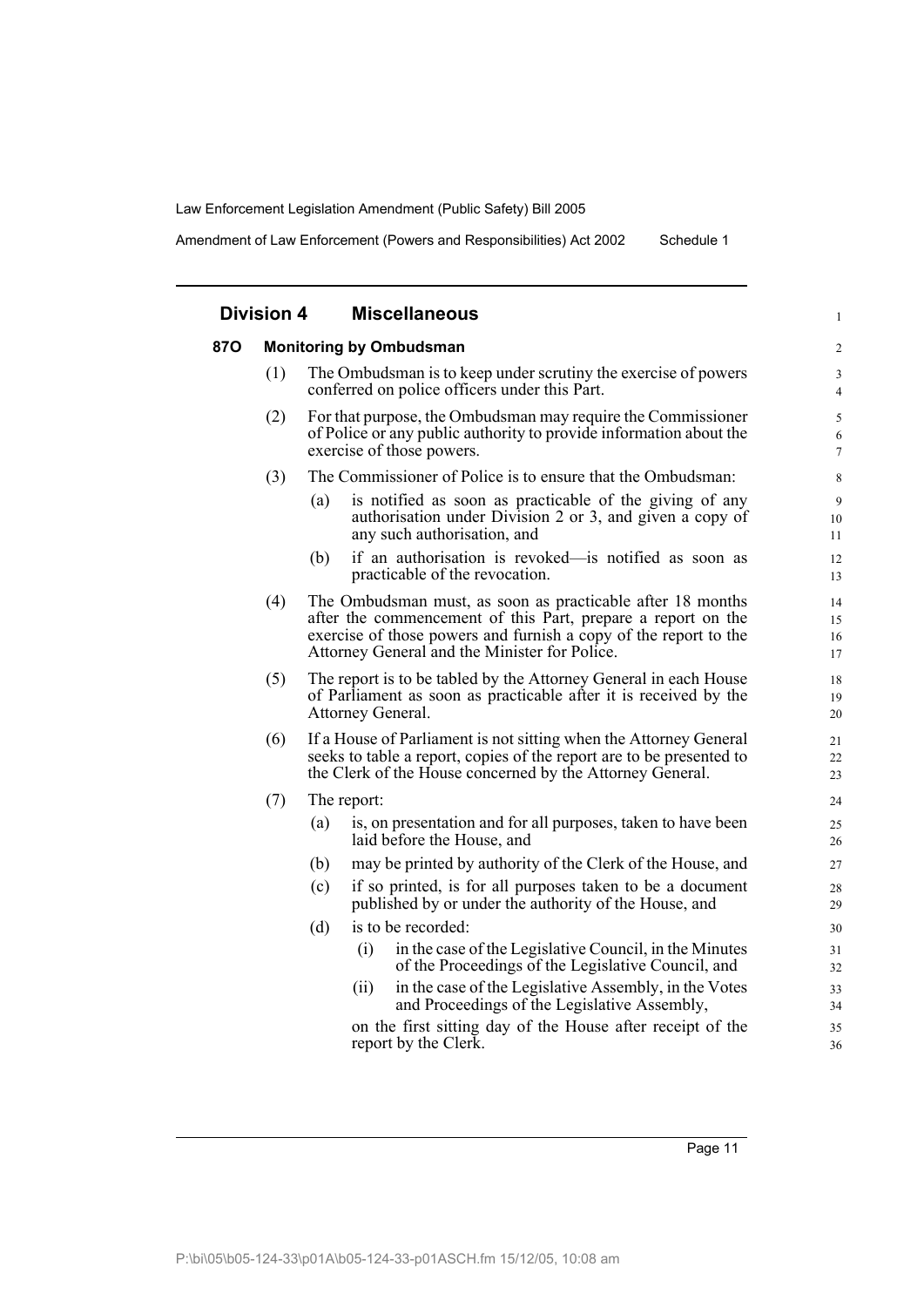Schedule 1 Amendment of Law Enforcement (Powers and Responsibilities) Act 2002

|     | 87P<br><b>Sunset provision</b>                                                                                                                                                                                                                                                                                            | $\mathbf{1}$               |
|-----|---------------------------------------------------------------------------------------------------------------------------------------------------------------------------------------------------------------------------------------------------------------------------------------------------------------------------|----------------------------|
|     | This Part is repealed on the second anniversary of the<br>commencement of this Part.                                                                                                                                                                                                                                      | $\overline{c}$<br>3        |
| [2] | Section 14 Power of police officer to request disclosure of driver or<br>passenger identity                                                                                                                                                                                                                               | 4<br>5                     |
|     | Omit "passenger in or on" from section $14(1)(a)$ .                                                                                                                                                                                                                                                                       | 6                          |
|     | Insert instead "driver of, or passenger in or on,".                                                                                                                                                                                                                                                                       | $\tau$                     |
| [3] | <b>Section 14 (1)</b>                                                                                                                                                                                                                                                                                                     | 8                          |
|     | Insert "or at or about the time the vehicle last stopped before the request was<br>made or a direction was given under this Division to stop the vehicle" after "so<br>used" wherever occurring.                                                                                                                          | 9<br>10<br>11              |
| [4] | Section 15 Failure of driver to disclose identity                                                                                                                                                                                                                                                                         | 12                         |
|     | Omit "passenger in or on" from section 15 (2).                                                                                                                                                                                                                                                                            | 13                         |
|     | Insert instead "driver of, or passenger in or on,".                                                                                                                                                                                                                                                                       | 14                         |
| [5] | Section 15 (2) (a) and (b)                                                                                                                                                                                                                                                                                                | 15                         |
|     | Insert "driver or" before "passenger" wherever occurring.                                                                                                                                                                                                                                                                 | 16                         |
| [6] | Section 15 (2) (b)                                                                                                                                                                                                                                                                                                        | 17                         |
|     | Insert "driver's or" before "passenger's".                                                                                                                                                                                                                                                                                | 18                         |
| [7] | Part 4, Division 5, heading                                                                                                                                                                                                                                                                                               | 19                         |
|     | Insert "stop," before "entry".                                                                                                                                                                                                                                                                                            | 20                         |
| [8] | <b>Section 36A</b>                                                                                                                                                                                                                                                                                                        | 21                         |
|     | Insert after section 36:                                                                                                                                                                                                                                                                                                  | 22                         |
|     | 36A<br>Power to stop vehicles                                                                                                                                                                                                                                                                                             | 23                         |
|     | A police officer may stop a vehicle if the police officer suspects<br>on reasonable grounds that the driver of, or a passenger in or on,<br>the vehicle is a person in respect of whom the police officer has<br>grounds to exercise a power of arrest or detention or a search<br>power under this Act or any other law. | 24<br>25<br>26<br>27<br>28 |
| [9] | Section 38 Power to give reasonable directions                                                                                                                                                                                                                                                                            | 29                         |
|     | Omit "search power". Insert instead "stop, search or detention power".                                                                                                                                                                                                                                                    | 30                         |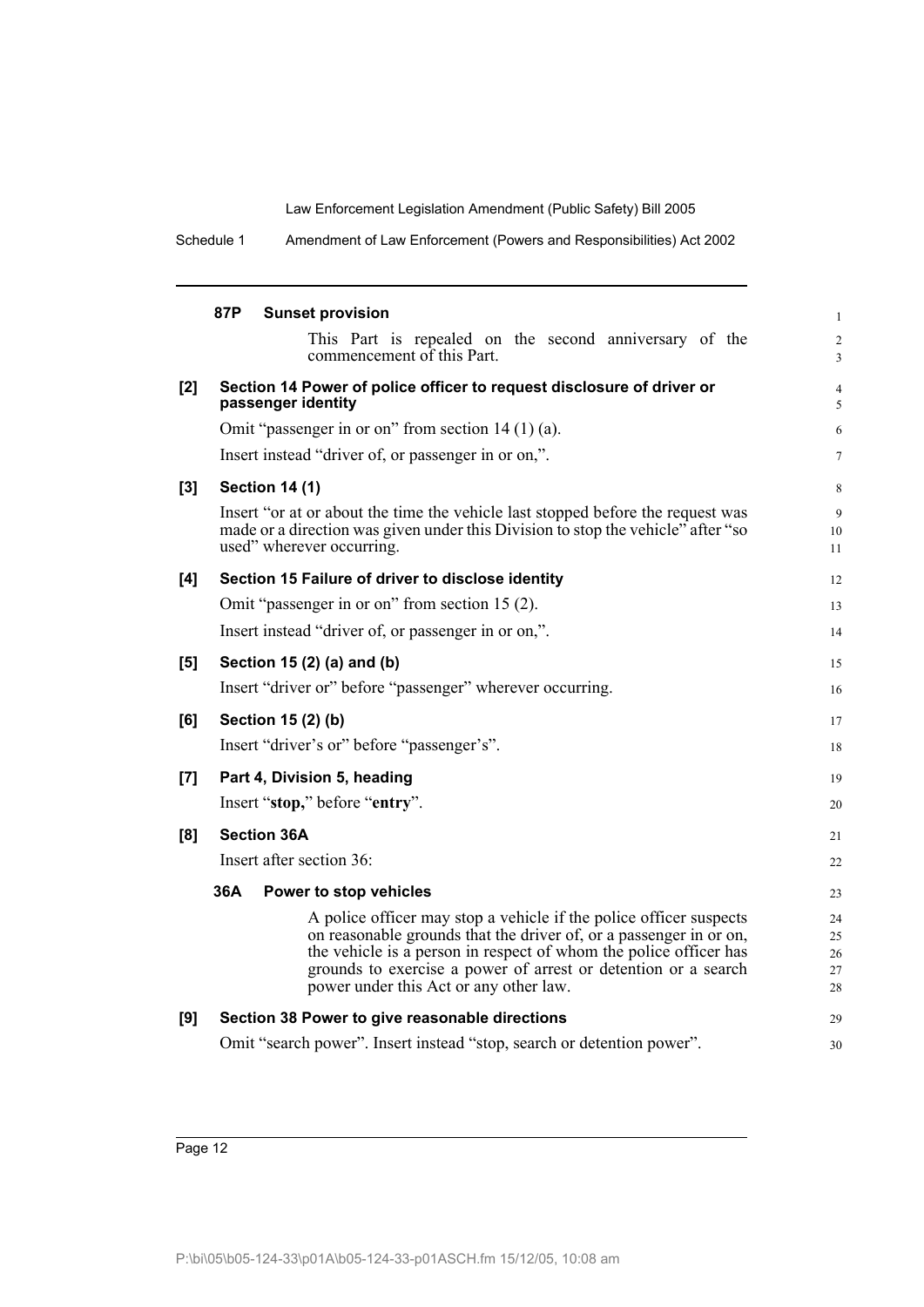Amendment of Law Enforcement (Powers and Responsibilities) Act 2002 Schedule 1

| [10] | <b>Schedule 5 Savings and transitional provisions</b>             |                |  |
|------|-------------------------------------------------------------------|----------------|--|
|      | Insert at the end of clause $1(1)$ :                              |                |  |
|      | Law Enforcement Legislation Amendment (Public Safety) Act<br>2005 | $\overline{4}$ |  |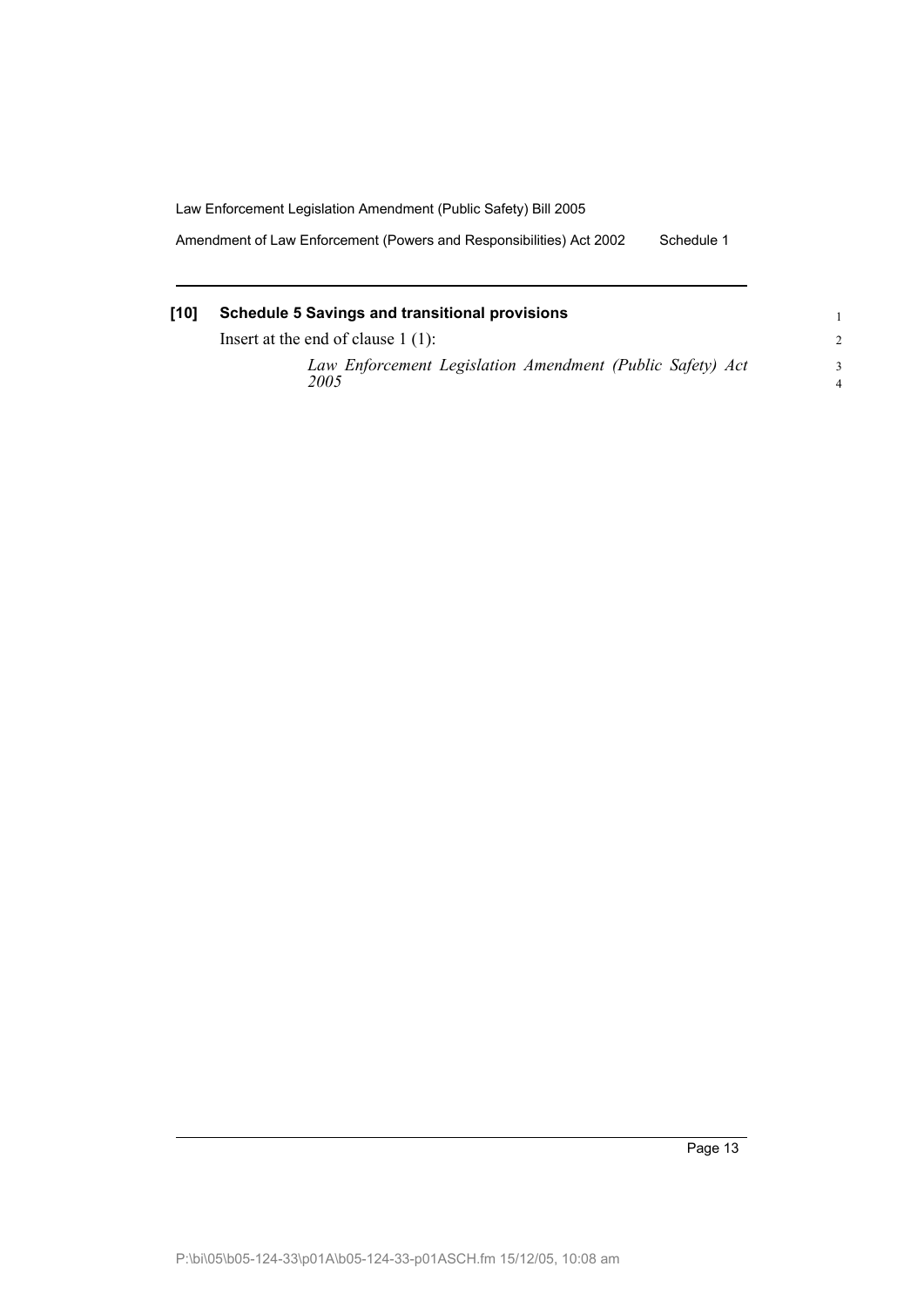1

Schedule 2 Amendment of Crimes Act 1900

| <b>Schedule 2</b> | <b>Amendment of Crimes Act 1900</b> |  |  |
|-------------------|-------------------------------------|--|--|
|-------------------|-------------------------------------|--|--|

|     |     |                    | (Section 4)                                                                                                                                                                                                                                           | $\overline{2}$                            |
|-----|-----|--------------------|-------------------------------------------------------------------------------------------------------------------------------------------------------------------------------------------------------------------------------------------------------|-------------------------------------------|
| [1] |     | <b>Section 59A</b> |                                                                                                                                                                                                                                                       | 3                                         |
|     |     |                    | Insert after section 59:                                                                                                                                                                                                                              | $\overline{4}$                            |
|     | 59A |                    | Assault during public disorder                                                                                                                                                                                                                        | 5                                         |
|     |     | (1)                | A person who assaults any person during a large-scale public<br>disorder, although not occasioning actual bodily harm, is liable to<br>imprisonment for 5 years.                                                                                      | $\sqrt{6}$<br>$\boldsymbol{7}$<br>$\,8\,$ |
|     |     | (2)                | A person who assaults any person during a large-scale public<br>disorder, and by the assault occasions actual bodily harm, is<br>liable to imprisonment for 7 years.                                                                                  | 9<br>10<br>11                             |
|     |     | (3)                | In this section, <i>public disorder</i> means a riot or other civil<br>disturbance that gives rise to a serious risk to public safety,<br>whether at a single location or resulting from a series of incidents<br>in the same or different locations. | 12<br>13<br>14<br>15                      |
|     |     | (4)                | This section is repealed on the second anniversary of the<br>commencement of this section.                                                                                                                                                            | 16<br>17                                  |
| [2] |     |                    | <b>Section 93B Riot</b>                                                                                                                                                                                                                               | 18                                        |
|     |     |                    | Omit "10 years" from section 93B (1). Insert instead "15 years".                                                                                                                                                                                      | 19                                        |
| [3] |     |                    | <b>Section 93C Affray</b>                                                                                                                                                                                                                             | 20                                        |
|     |     |                    | Omit "5 years" from section 93C (1). Insert instead "10 years".                                                                                                                                                                                       | 21                                        |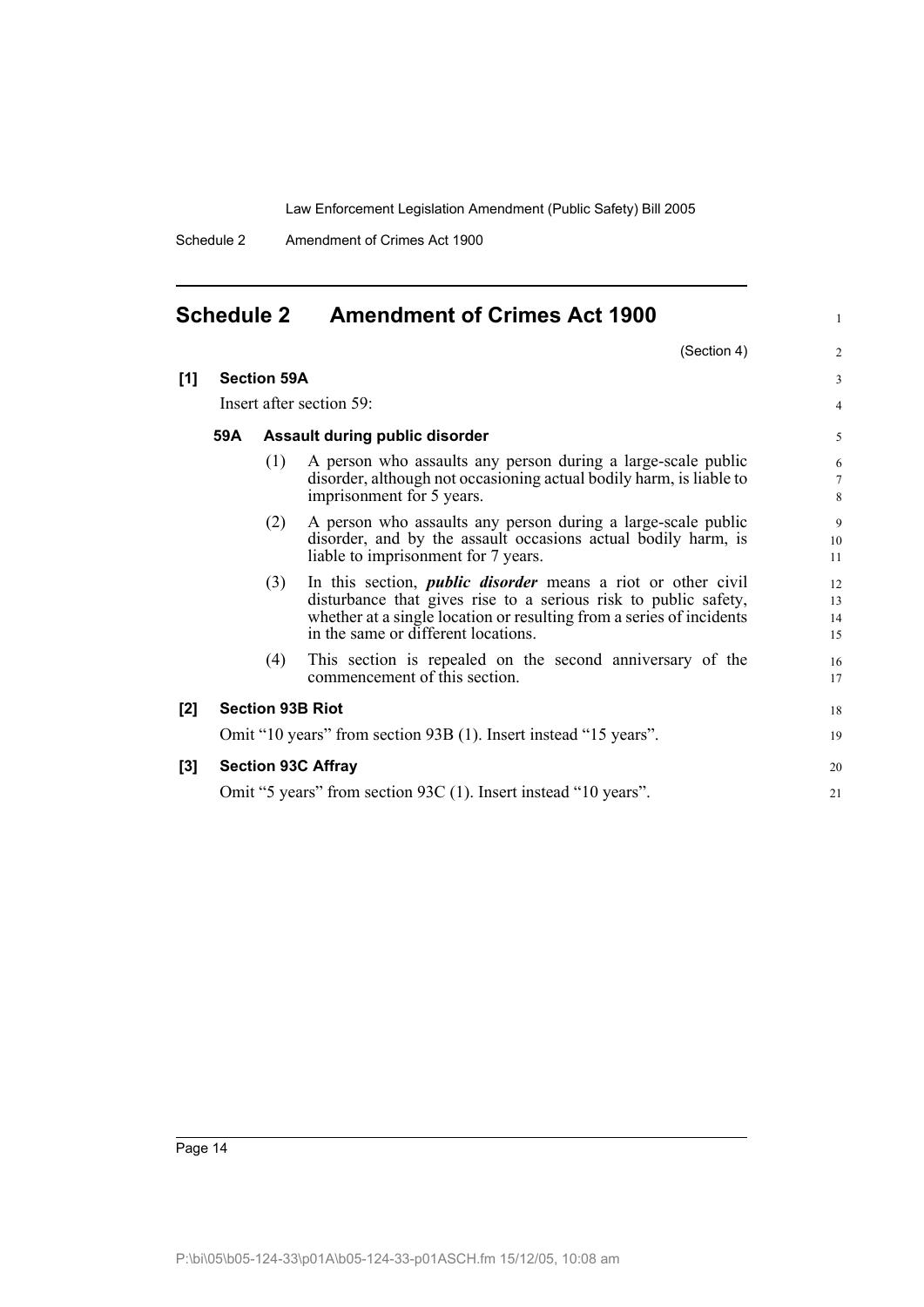Amendment of Bail Act 1978 Schedule 3

| <b>Schedule 3</b> |    |                          |          | <b>Amendment of Bail Act 1978</b>                                                                     | $\mathbf{1}$                                                                                                                                                                                                                                          |                      |
|-------------------|----|--------------------------|----------|-------------------------------------------------------------------------------------------------------|-------------------------------------------------------------------------------------------------------------------------------------------------------------------------------------------------------------------------------------------------------|----------------------|
|                   |    |                          |          |                                                                                                       | (Section 5)                                                                                                                                                                                                                                           | $\sqrt{2}$           |
| [1]               |    | <b>Section 8D</b>        |          |                                                                                                       |                                                                                                                                                                                                                                                       | 3                    |
|                   |    | Insert after section 8C: |          |                                                                                                       |                                                                                                                                                                                                                                                       | $\overline{4}$       |
|                   | 8D |                          |          | Presumption against bail for offences committed in the course of<br>riots or other civil disturbances |                                                                                                                                                                                                                                                       |                      |
|                   |    | (1)                      |          |                                                                                                       | This section applies to the following offences:                                                                                                                                                                                                       | $\boldsymbol{7}$     |
|                   |    |                          | (a)      | <i>1900,</i>                                                                                          | an offence under section 93B (Riot) of the Crimes Act                                                                                                                                                                                                 | 8<br>9               |
|                   |    |                          | (b)      |                                                                                                       | any other offence that is punishable by imprisonment for 2<br>years or more and that is alleged to have been committed:                                                                                                                               | 10<br>11             |
|                   |    |                          |          | (i)                                                                                                   | in the course of the accused person participating in<br>a large-scale public disorder, or                                                                                                                                                             | 12<br>13             |
|                   |    |                          |          | (ii)                                                                                                  | in connection with the exercise of police powers to<br>prevent or control such a disorder or the threat of<br>such a disorder.                                                                                                                        | 14<br>15<br>16       |
|                   |    | (2)                      |          |                                                                                                       | In this section, <i>public disorder</i> means a riot or other civil<br>disturbance that gives rise to a serious risk to public safety,<br>whether at a single location or resulting from a series of incidents<br>in the same or different locations. | 17<br>18<br>19<br>20 |
|                   |    | (3)                      |          |                                                                                                       | A person accused of an offence to which this section applies is<br>not to be granted bail unless the person satisfies the authorised<br>officer or court that bail should not be refused.                                                             | 21<br>22<br>23       |
|                   |    | (4)                      |          |                                                                                                       | The requirement for bail cannot be dispensed with for a person<br>accused of an offence to which this section applies and section 10<br>(2) does not apply with respect to any such offence.                                                          | 24<br>25<br>26       |
|                   |    | (5)                      | applies. |                                                                                                       | Section 9 does not apply to an offence to which this section                                                                                                                                                                                          | 27<br>28             |
|                   |    | (6)                      |          |                                                                                                       | Sections 32 $(6)$ and 38 $(1A)$ apply to an offence to which this<br>section applies in the same way as they apply to an offence to<br>which section 8A applies.                                                                                      | 29<br>30<br>31       |
|                   |    | (7)                      |          |                                                                                                       | This section is repealed on the second anniversary of the<br>commencement of this section.                                                                                                                                                            | 32<br>33             |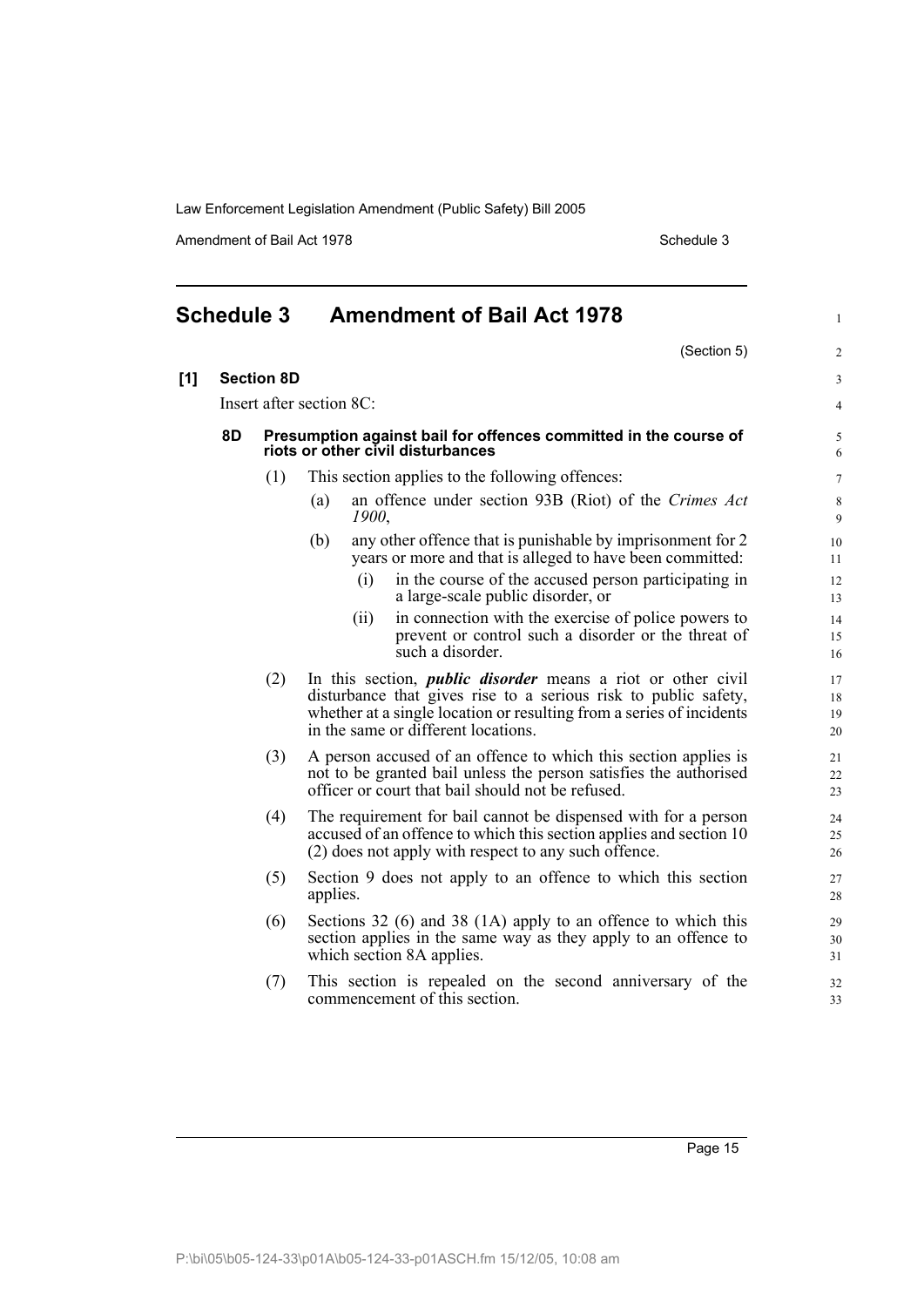1 2

3 4

Schedule 3 Amendment of Bail Act 1978

### **[2] Schedule 1 Savings and transitional provisions**

Insert after Part 15:

# **Part 16 Law Enforcement Legislation Amendment (Public Safety) Act 2005**

#### **33 Offences committed or bail decision made before commencement of Law Enforcement Legislation Amendment (Public Safety) Act 2005**

- (1) Section 8D, as inserted by the *Law Enforcement Legislation Amendment (Public Safety) Act 2005*, extends to a grant of bail to a person in respect of an offence committed before the commencement of that section, whether the person was charged with that offence before or after that commencement.
- (2) The operation of this clause extends to a review under Part 6 of this Act of a bail decision made before that commencement.